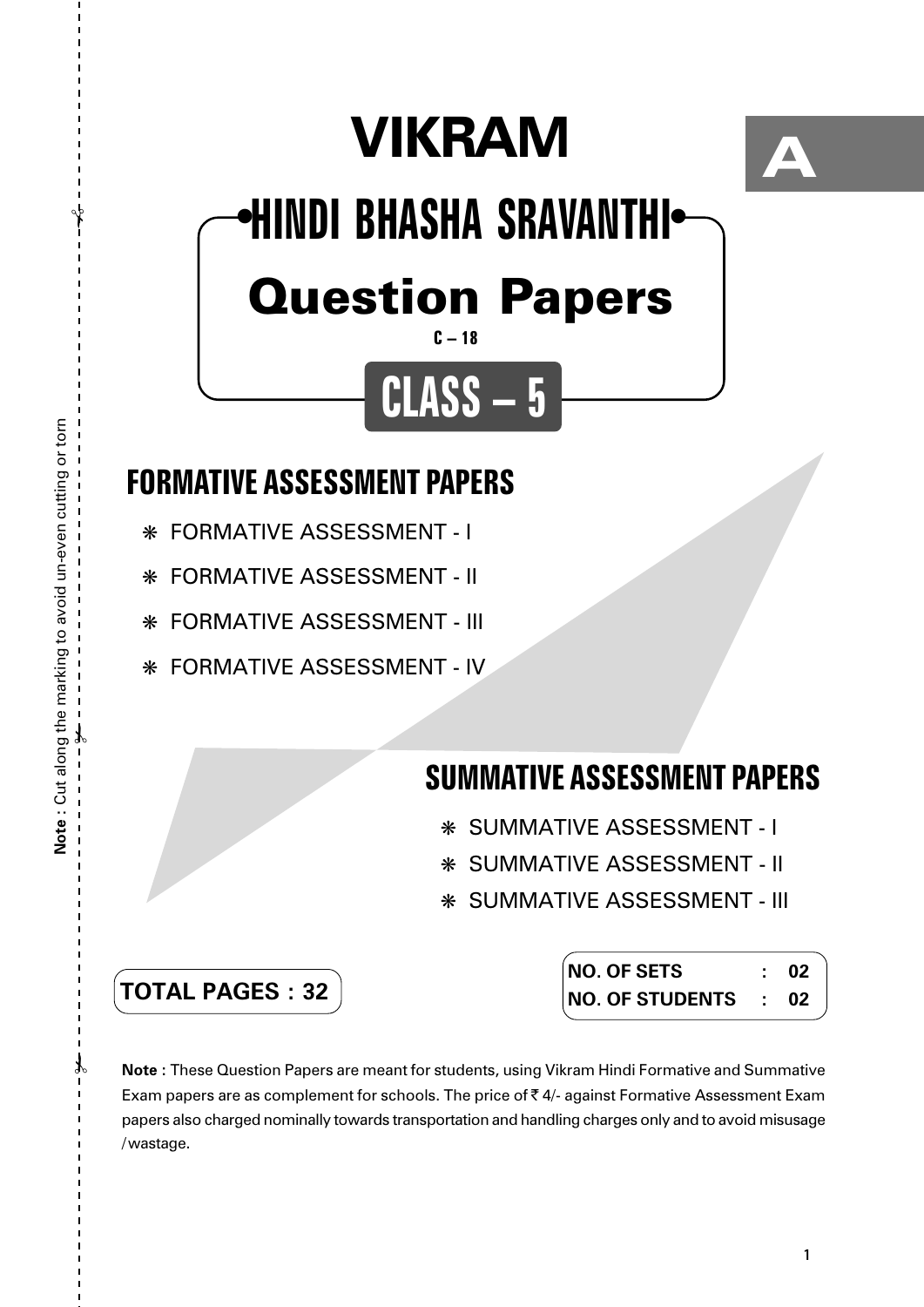| <b>LESSON PLAN</b><br><b>CLASS: 5</b>                                             |                    |                   |  |  |  |
|-----------------------------------------------------------------------------------|--------------------|-------------------|--|--|--|
| <b>Vikram Hindi</b><br><b>Bhasha Sravanthi</b><br><b>Months</b><br><b>Lessons</b> |                    |                   |  |  |  |
| $FA - I$                                                                          | $June - July$      | Lessons : $1, 2$  |  |  |  |
| $FA - II$                                                                         | August             | Lesson: 3         |  |  |  |
| $SA - I$                                                                          | September          | Lessons: $1 - 4$  |  |  |  |
| $FA - III$                                                                        | October – November | Lesson: $5 - 7$   |  |  |  |
| $SA - II$                                                                         | December           | Lessons: 1 - 8    |  |  |  |
| $FA - IV$                                                                         | January – February | Lesson: 9 - 11    |  |  |  |
|                                                                                   | March              | Revision          |  |  |  |
| $SA - III$                                                                        | April              | Lessons: $1 - 12$ |  |  |  |
|                                                                                   |                    |                   |  |  |  |
|                                                                                   |                    |                   |  |  |  |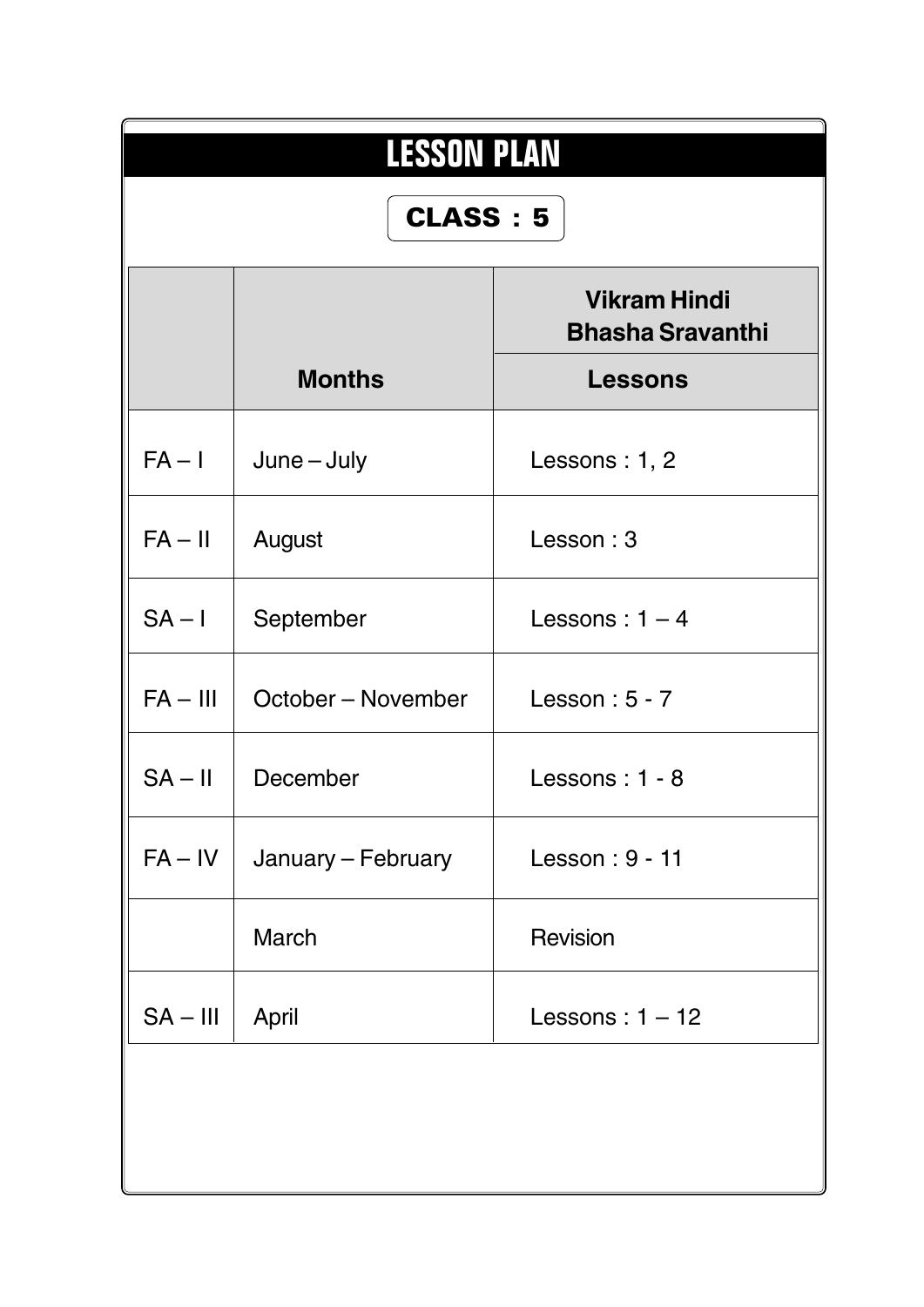| <b>Vikram</b><br>Hindi Bhasha<br><b>Sravanthi</b> | $C - 18$<br>FORMATIVE ASSESSMENT - I            |                |                 |                    |
|---------------------------------------------------|-------------------------------------------------|----------------|-----------------|--------------------|
| Syllabus:                                         | Class - 5 : Vikram Hindi Bhasha Sravanthi       |                |                 | 25                 |
| Lessons: 1 to 2                                   | Time: 1 Hour                                    |                | Max. Marks: 25  |                    |
| <b>Name:</b>                                      |                                                 | <b>Class:</b>  | <b>Section:</b> | <b>Roll No.</b>    |
|                                                   | I. Answer the following questions.              |                |                 | $(4 \times 2 = 8)$ |
|                                                   | 1. दानवों के कपड़े क्यों खराब हो गए ?           |                |                 |                    |
|                                                   |                                                 |                |                 |                    |
|                                                   |                                                 |                |                 |                    |
|                                                   |                                                 |                |                 |                    |
|                                                   | 2. देवताओं ने भोजन करने के लिए क्या उपाय किया ? |                |                 |                    |
| ज.                                                |                                                 |                |                 |                    |
|                                                   |                                                 |                |                 |                    |
|                                                   |                                                 |                |                 |                    |
|                                                   |                                                 |                |                 |                    |
|                                                   | 3. गुरूजी ने शिष्यों से क्या प्रश्न पूछा ?      |                |                 |                    |
| ज.                                                |                                                 |                |                 |                    |
|                                                   |                                                 |                |                 |                    |
|                                                   |                                                 |                |                 |                    |
|                                                   | 4. चौथे और पाँचवें शिष्य क्या लेकर आये ?        |                |                 |                    |
| ज.                                                |                                                 |                |                 |                    |
|                                                   |                                                 |                |                 |                    |
|                                                   |                                                 |                |                 |                    |
| II.                                               | Write the opposites of the following words.     |                |                 | $(3 \times 1 = 3)$ |
|                                                   | 1. युद्ध $\times$                               |                |                 |                    |
|                                                   | 2. चतुराई ×                                     |                |                 |                    |
|                                                   |                                                 |                |                 |                    |
|                                                   | 3. कठिनाई $\times$                              |                |                 |                    |
| 5 Vikram Text Book - Hindi Bhasha Sravanthi       |                                                 | $\overline{1}$ |                 | $FA - I$           |

 $\mathbf{I}$ ⊁่

 $\mathcal{X}$  $\mathbf{r}$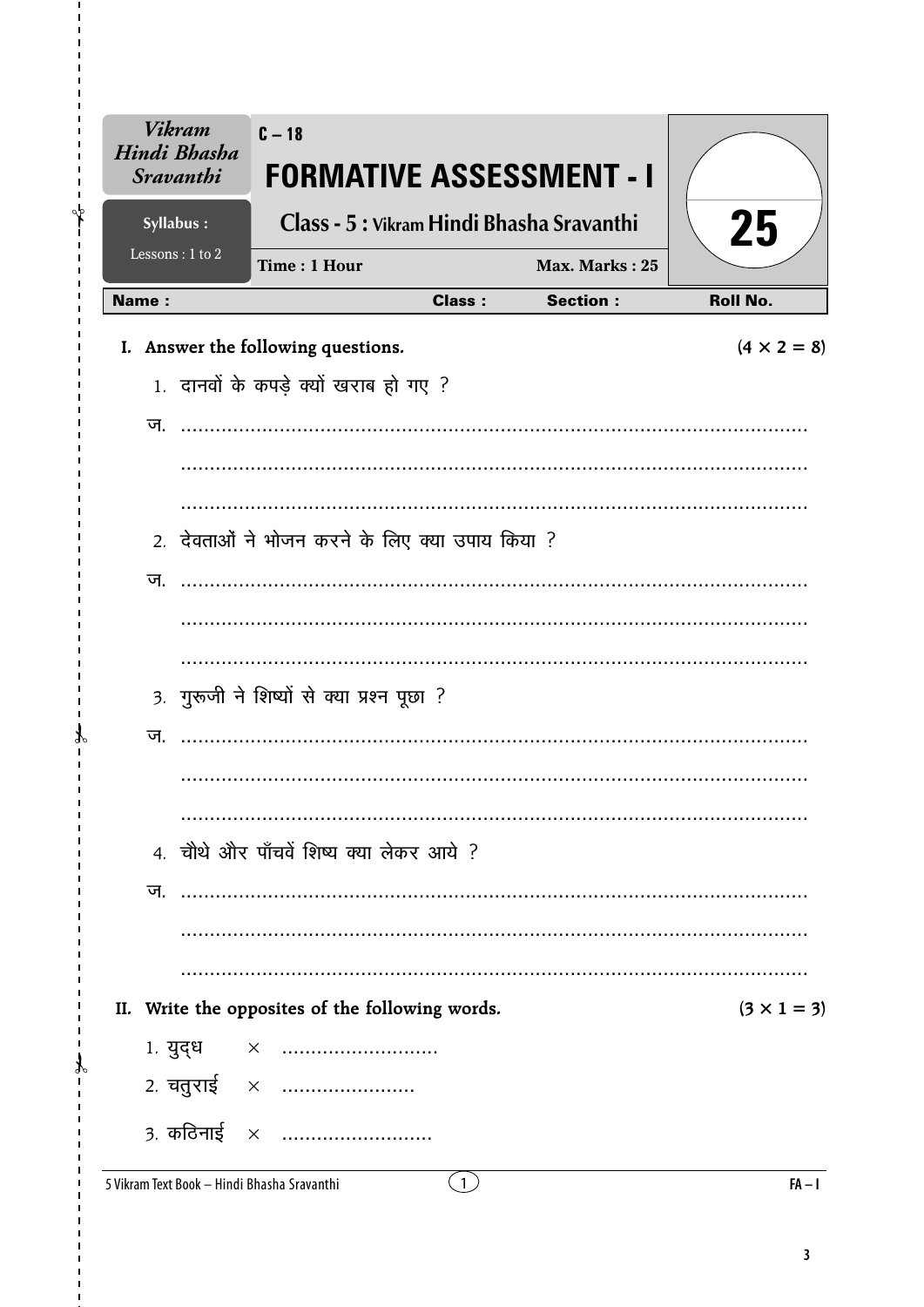|           | III. Write the synonyms of the following words.                                            | $(5 \times 1 = 5)$ |
|-----------|--------------------------------------------------------------------------------------------|--------------------|
| 1. वस्त्र |                                                                                            |                    |
|           | 2. धरती                                                                                    |                    |
| 3. हाथ    |                                                                                            |                    |
| 4. मुहॅ   |                                                                                            |                    |
|           | 5. दानव                                                                                    |                    |
|           | IV. Write the meanings of the following words.                                             | $(6 \times 1 = 6)$ |
|           | 1. वाणी = ……………………………………………………………………………………                                                 |                    |
|           |                                                                                            |                    |
|           |                                                                                            |                    |
|           |                                                                                            |                    |
|           |                                                                                            |                    |
|           |                                                                                            |                    |
|           | V. Tick ( $\checkmark$ ) the right sentence and cross ( $\checkmark$ ) the wrong sentence. | $(3 \times 1 = 3)$ |
|           | 1. देवताओं ने अपना भोजन शीघ्र कर लिया क्योंकि -                                            |                    |
|           | (क) उन्होंने आपस में सहयोग किया था ।                                                       |                    |
|           | (ख) उन्होंने चम्मच से भोजन किया था ।                                                       |                    |
|           | 2. इस पाठ से हमें शिक्षा मिलती है कि -                                                     |                    |
|           | (क) हमें आपस में मिल-जुल कर रहना चाहिए ।                                                   |                    |
|           | (ख) हमें स्वर्ग में रहना चाहिए ।                                                           |                    |
|           | 3. दानव अपना भोजन नहीं कर पाए क्योंकि -                                                    |                    |
|           | (क) उन्होंने चम्मच से भोजन नहीं किया था ।                                                  |                    |
|           | (ख) उन्होंने आपस में सहयोग नहीं किया था ।                                                  |                    |

\*\*\*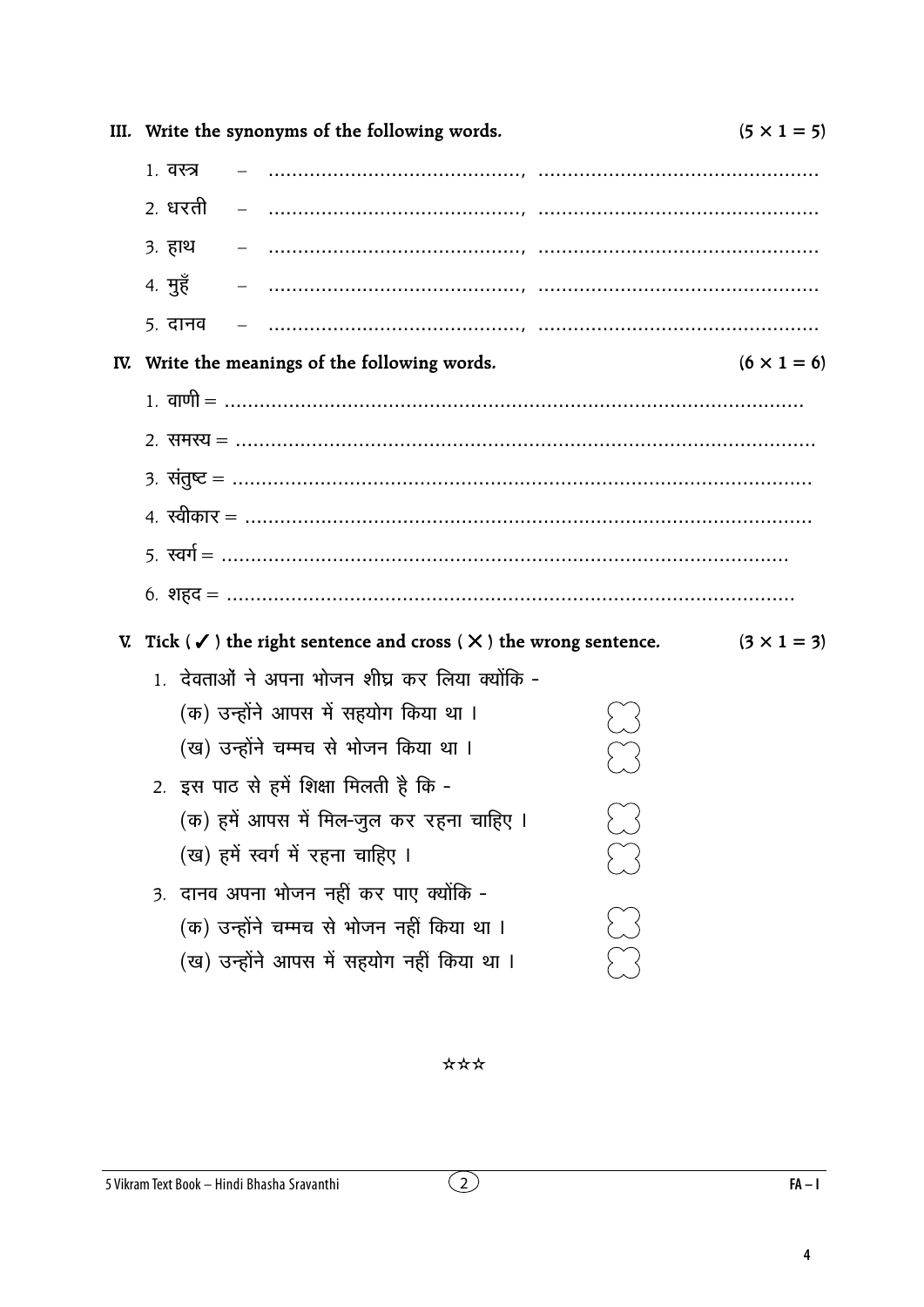| <b>Vikram</b><br>Hindi Bhasha<br><b>Sravanthi</b> | $C - 18$<br><b>FORMATIVE ASSESSMENT - II</b>                |               |                 |                    |
|---------------------------------------------------|-------------------------------------------------------------|---------------|-----------------|--------------------|
| Syllabus:                                         | Class - 5 : Vikram Hindi Bhasha Sravanthi                   |               |                 |                    |
| Lessons: $3$                                      | Time: 1 Hour                                                |               | Max. Marks: 25  | 25                 |
| <b>Name:</b>                                      |                                                             | <b>Class:</b> | <b>Section:</b> | <b>Roll No.</b>    |
|                                                   | I. Answer the following questions.                          |               |                 | $(4 \times 2 = 8)$ |
|                                                   | 1. तनुश्री शर्मा ने कितने दिन की छुट्टी के लिए आवेदन दिया ? |               |                 |                    |
| ज.                                                |                                                             |               |                 |                    |
|                                                   |                                                             |               |                 |                    |
|                                                   | 2. तनुश्री शर्मा ने आवेदन पत्र कब लिखा ?                    |               |                 |                    |
| ज                                                 |                                                             |               |                 |                    |
|                                                   |                                                             | .             |                 |                    |
|                                                   | 3. तनुश्री शर्मा ने छुट्टी के लिए क्यों आवेदन पत्र लिखा ?   |               |                 |                    |
| ज.                                                |                                                             |               |                 |                    |
|                                                   |                                                             |               |                 |                    |
|                                                   | 4. तनुश्री शर्मा को जाँच कराने पर क्या पता चला ?            |               |                 |                    |
| ज.                                                |                                                             |               |                 |                    |
|                                                   |                                                             |               |                 |                    |
| II.                                               | Write the meanings of the following words in English.       |               |                 | $(5 \times 1 = 5)$ |
|                                                   |                                                             |               |                 |                    |
| 2 <i>.</i> आवेदन =                                |                                                             |               |                 |                    |
| $3.$ आभारी $=$                                    | . <b>.</b> .                                                |               |                 |                    |
| 4. जाँच<br>$=$                                    |                                                             |               |                 |                    |
| 5. अत्यंत $=$                                     |                                                             |               |                 |                    |

5 Vikram Text Book - Hindi Bhasha Sravanthi

 $\overline{1}$  $\mathbf{I}$ √

 $\mathcal{X}$  $\mathbf{r}$ 

 $\mathcal{F}$  $\blacksquare$ 

 $\overline{\mathbf{5}}$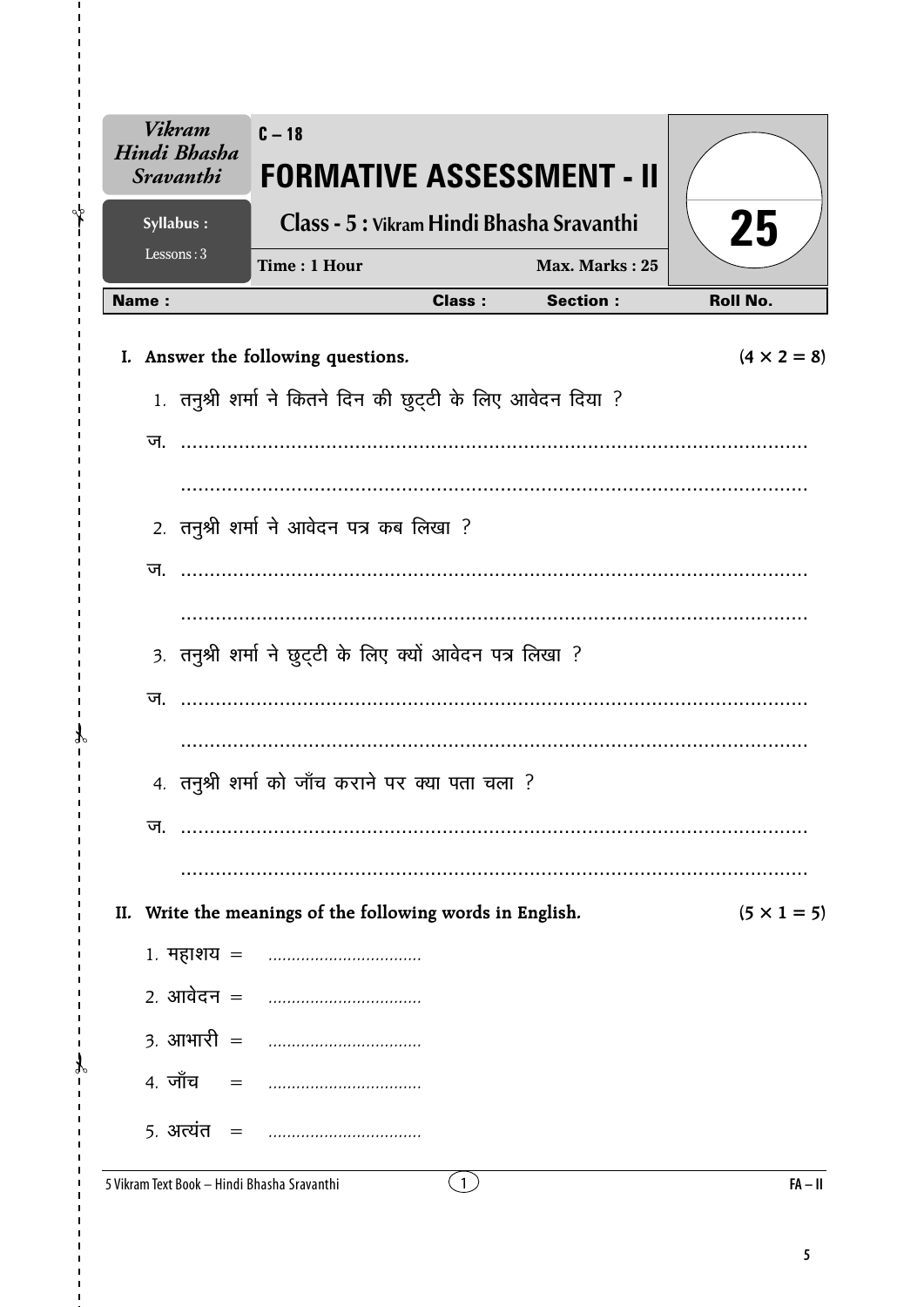### III. Write as given in the example.

|  | में मेरा मेरी        | मेरे |
|--|----------------------|------|
|  |                      |      |
|  |                      |      |
|  | 3. हम ………… ………… ………… |      |
|  | 4. 3114              |      |

IV. Fill in the blanks by making the words.

 $(8 \times 1 = 8)$ 



\*\*\*

 $(4 \times 1 = 4)$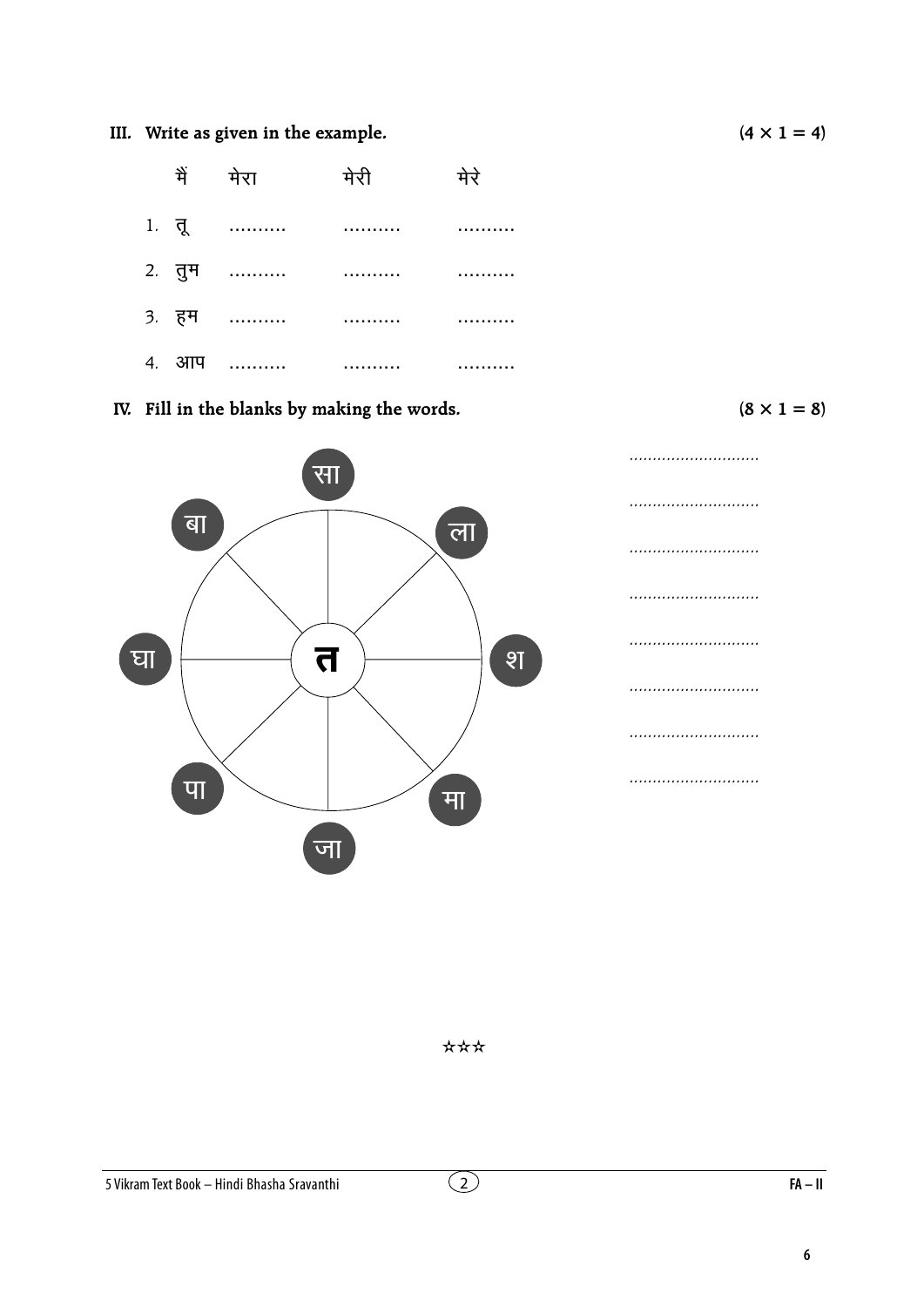| <b>Vikram</b><br>Hindi Bhasha<br><b>Sravanthi</b> | $C - 18$<br><b>FORMATIVE ASSESSMENT - III</b>             |               |                 |                     |
|---------------------------------------------------|-----------------------------------------------------------|---------------|-----------------|---------------------|
| Syllabus:                                         | Class - 5 : Vikram Hindi Bhasha Sravanthi                 |               |                 | 25                  |
| Lessons: 5 to 7                                   | Time: 1 Hour                                              |               | Max. Marks: 25  |                     |
| Name:                                             |                                                           | <b>Class:</b> | <b>Section:</b> | <b>Roll No.</b>     |
|                                                   | I. Answer the following questions.                        |               |                 | $(5 \times 2 = 10)$ |
|                                                   | 1. भारत के राष्ट्रीय ध्वज का नाम क्या है ?                |               |                 |                     |
|                                                   |                                                           |               |                 |                     |
|                                                   |                                                           |               |                 |                     |
|                                                   | 2. नेल निराश क्यों हो गई थी ?                             |               |                 |                     |
| ज                                                 |                                                           |               |                 |                     |
|                                                   |                                                           |               |                 |                     |
|                                                   | 3. अशोक का चक्र झंडे में कहाँ पर स्थित है ?               |               |                 |                     |
| ज                                                 |                                                           |               |                 |                     |
|                                                   |                                                           |               |                 |                     |
|                                                   | 4. दाँतों की रक्षा का क्या तरीका है ?                     |               |                 |                     |
| ज.                                                |                                                           |               |                 |                     |
|                                                   |                                                           |               |                 |                     |
|                                                   | 5. जॉर्ज द्वारा टोपी खरीदने में कितने पैसे कम पड़ गए थे ? |               |                 |                     |
| ज.                                                |                                                           |               |                 |                     |
|                                                   |                                                           |               |                 |                     |
| 5 Vikram Text Book - Hindi Bhasha Sravanthi       |                                                           | $\mathbf{1}$  |                 | $FA - III$          |

 $\mathbf{I}$ ⊁่

 $\mathcal{X}$  $\overline{1}$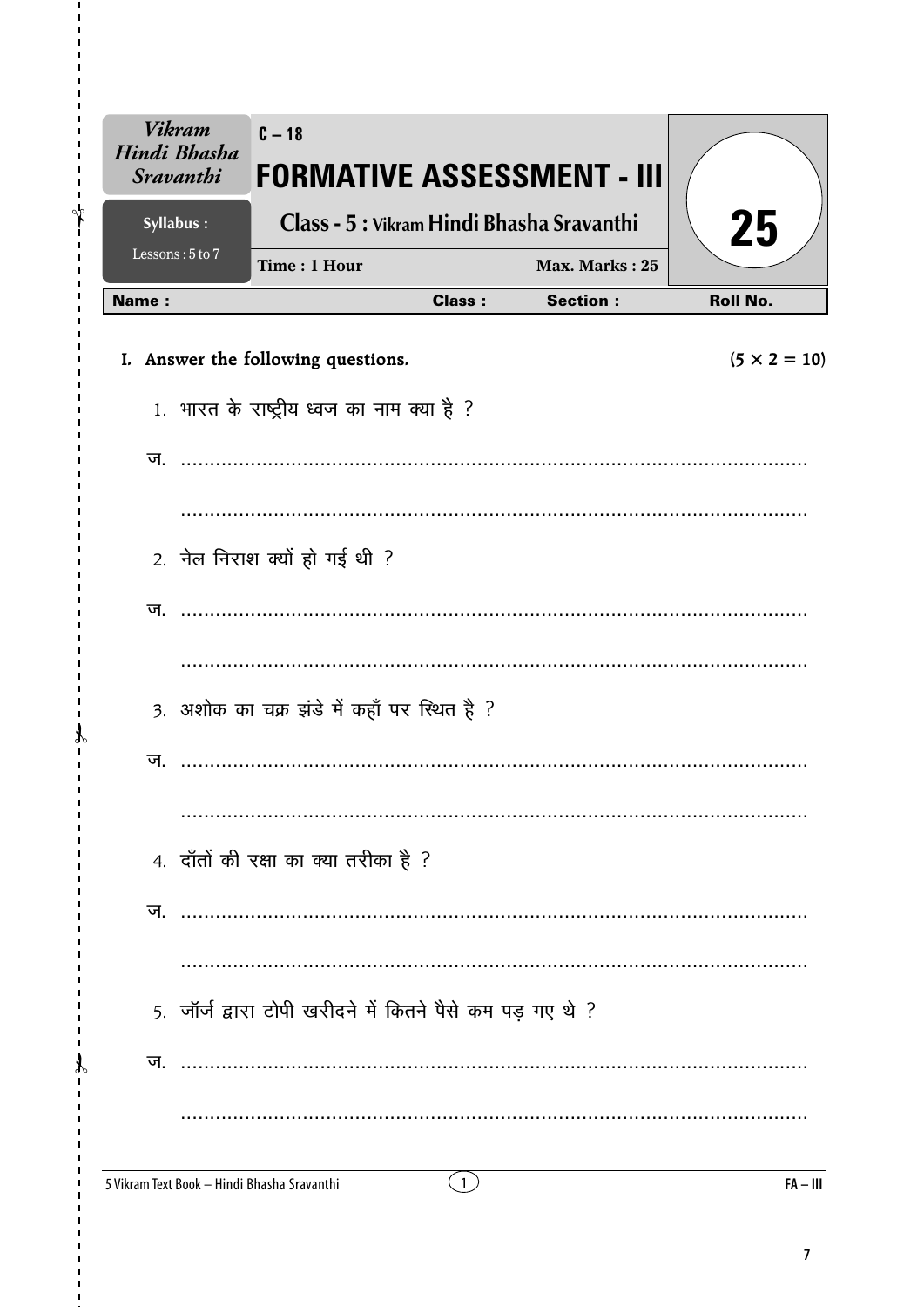| II. Write the meanings of the following words in English.                                                        | $(2 \times 1 = 2)$ |
|------------------------------------------------------------------------------------------------------------------|--------------------|
|                                                                                                                  |                    |
|                                                                                                                  |                    |
| III. Fill in the blanks.                                                                                         | $(4 \times 1 = 4)$ |
|                                                                                                                  |                    |
| 2. जॉर्ज अपनी  को बहुत प्यार करता था ।                                                                           |                    |
| 3. नेल ने वहुत देर तक जाँर्ज की  देखा ।                                                                          |                    |
|                                                                                                                  |                    |
| IV. Change the number of the following words.                                                                    | $(2 \times 1 = 2)$ |
|                                                                                                                  |                    |
|                                                                                                                  |                    |
| V. Change the gender of the following words.                                                                     | $(2 \times 1 = 2)$ |
| <u> 1. शेरनी   –   …………………………………</u>                                                                             |                    |
|                                                                                                                  |                    |
| VI. Write the opposites of the following words.                                                                  | $(2 \times 1 = 2)$ |
|                                                                                                                  |                    |
| 2. हिंसा                                                                                                         |                    |
| VII. Use the following word in your own sentences.                                                               | $(1 \times 1 = 1)$ |
|                                                                                                                  |                    |
|                                                                                                                  |                    |
| VIII. Tick ( $\checkmark$ ) the right sentence and cross ( $\checkmark$ ) the wrong sentence. (2 $\times$ 1 = 2) |                    |
| 1. केसरिया रंग सम्पन्नता का सूचक है ।                                                                            |                    |
| 2. जॉर्ज स्टीवेन्सन का जन्म अमेरिका में हुआ था ।                                                                 |                    |
|                                                                                                                  |                    |

 $\overline{2}$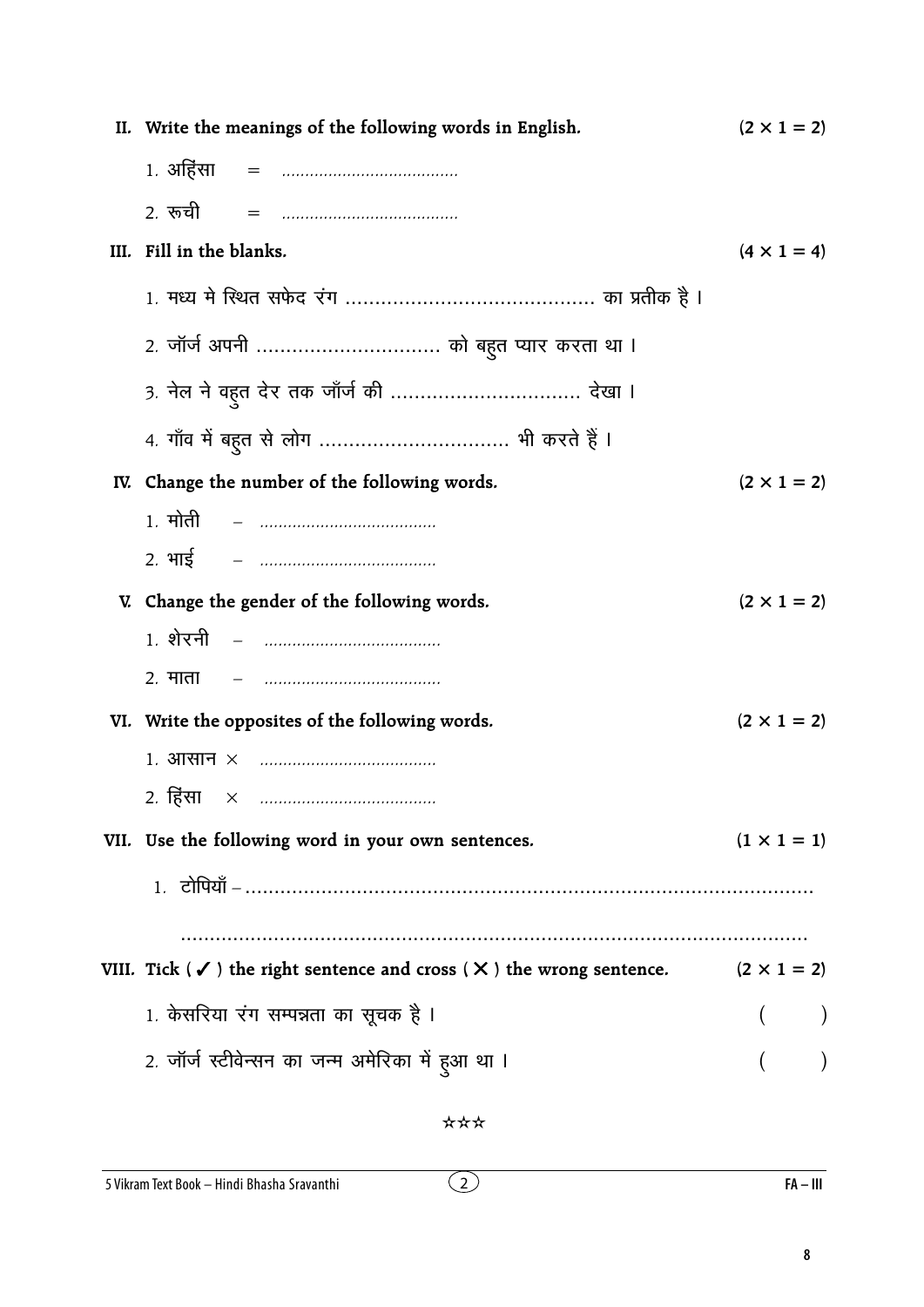| <b>Vikram</b><br>Hindi Bhasha<br><b>Sravanthi</b> | $C - 18$<br><b>FORMATIVE ASSESSMENT - IV</b>       |               |                 |                     |
|---------------------------------------------------|----------------------------------------------------|---------------|-----------------|---------------------|
| Syllabus:                                         | Class - 5 : Vikram Hindi Bhasha Sravanthi          |               |                 | 25                  |
| Lessons: 9 to 11                                  | Time: 1 Hour                                       |               | Max. Marks: 25  |                     |
| <b>Name:</b>                                      |                                                    | <b>Class:</b> | <b>Section:</b> | <b>Roll No.</b>     |
|                                                   | I. Answer the following questions.                 |               |                 | $(5 \times 2 = 10)$ |
|                                                   | 1. रामप्रसाद की बातें सुनाकर महात्मा ने क्या कहा ? |               |                 |                     |
| ज                                                 |                                                    |               |                 |                     |
|                                                   |                                                    |               |                 |                     |
|                                                   | 2. रामप्रसाद महात्मा के पास क्यों गया ?            |               |                 |                     |
| ज.                                                |                                                    |               |                 |                     |
|                                                   |                                                    |               |                 |                     |
|                                                   | 3. गाँधीजी ने शिक्षा कहाँ प्राप्त की ?             |               |                 |                     |
| ज.                                                |                                                    |               |                 |                     |
|                                                   |                                                    |               |                 |                     |
|                                                   | 4. रामप्रसाद की मेहनत का फल क्या निकला ?           |               |                 |                     |
| ज.                                                |                                                    |               |                 |                     |
|                                                   |                                                    |               |                 |                     |
|                                                   | 5. तिरंगा झंडा किसने फहराया ?                      |               |                 |                     |
| ज.                                                |                                                    |               |                 |                     |
|                                                   |                                                    |               |                 |                     |
|                                                   | II. Write the meanings of the following words.     |               |                 | $(2 \times 1 = 2)$  |
| 1. संदेश                                          |                                                    |               |                 |                     |
| 2. फल                                             |                                                    |               |                 |                     |

5 Vikram Text Book - Hindi Bhasha Sravanthi

 $\mathbf{I}$  $\sqrt[4]{}$ 

 $\mathcal{X}$  $\mathbf{r}$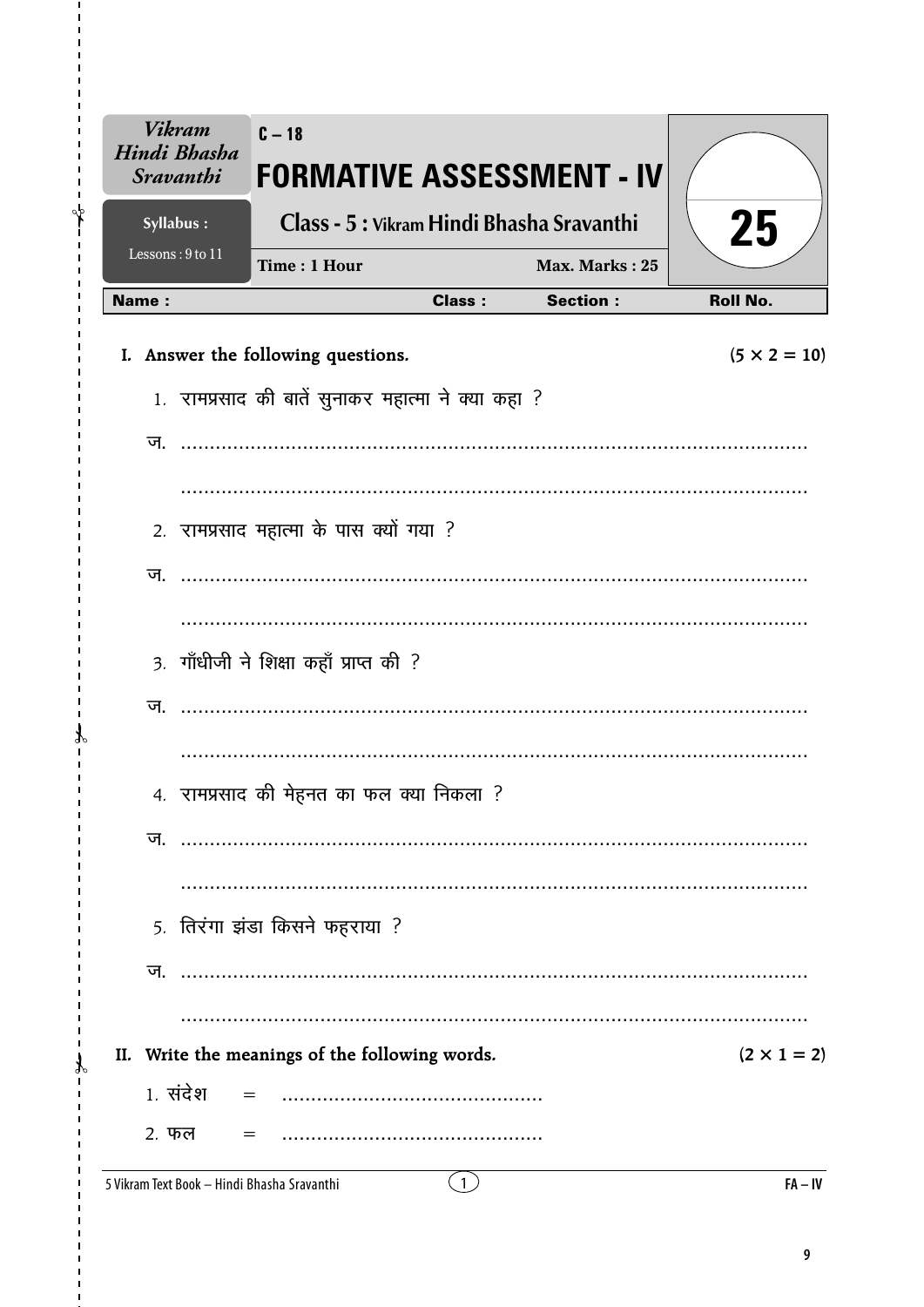| III. Fill in the blanks.                            | $(4 \times 1 = 4)$ |
|-----------------------------------------------------|--------------------|
| 1. आज  अगस्त है ।                                   |                    |
| 2. मुखिया जी ने एक छोटा-सा  दिया ।                  |                    |
| 3.  कहकर गाँधीजी संसार से विदा हो गए ।              |                    |
| 4. परिश्रम का कोई  नहीं है ।                        |                    |
| IV. Change the number of the following words.       | $(2 \times 1 = 2)$ |
|                                                     |                    |
|                                                     |                    |
| V. Write the two synonyms of the following words.   | $(2 \times 1 = 2)$ |
|                                                     |                    |
|                                                     |                    |
| VI. Write the opposites of the following words.     | $(2 \times 1 = 2)$ |
|                                                     |                    |
|                                                     |                    |
| VII. Use the following words in your own sentences. | $(3 \times 1 = 3)$ |
|                                                     |                    |
|                                                     |                    |
|                                                     |                    |
|                                                     |                    |
|                                                     |                    |
|                                                     |                    |

 $\overline{2}$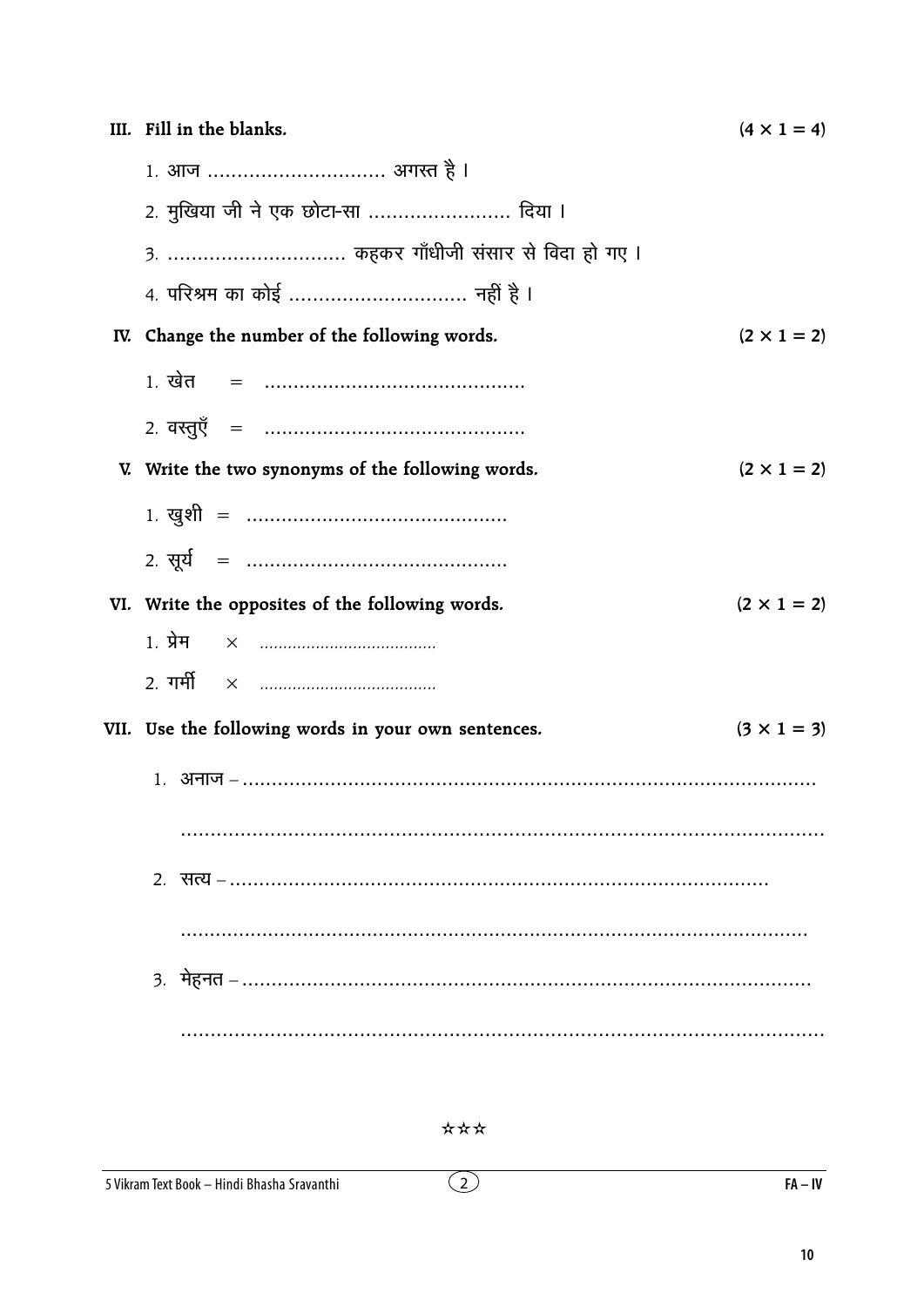|    | <b>Vikram</b><br>Hindi Bhasha<br><i><b>Sravanthi</b></i> | $C - 18$<br><b>SUMMATIVE ASSESSMENT - I</b>                                                                                                                                                                                                             |               |                 |                    |
|----|----------------------------------------------------------|---------------------------------------------------------------------------------------------------------------------------------------------------------------------------------------------------------------------------------------------------------|---------------|-----------------|--------------------|
|    | Syllabus:                                                | Class - 5 : Vikram Hindi Bhasha Sravanthi                                                                                                                                                                                                               |               |                 | 50                 |
|    | Lessons: 1 to 4                                          | Time: $2\frac{1}{2}$ Hour                                                                                                                                                                                                                               |               | Max. Marks: 50  |                    |
|    | <b>Name:</b>                                             |                                                                                                                                                                                                                                                         | <b>Class:</b> | <b>Section:</b> | <b>Roll No.</b>    |
|    |                                                          | I. निम्नलिखित अनुच्छेद को पढ़कर अन्त में दिए गए प्रश्नों के उत्तर लिखिए I                                                                                                                                                                               |               |                 |                    |
|    | बनाऊँगा ।''                                              | एक गुरू के पाँच शिष्य थे । गुरूजी उन्हें अपने आश्रम में शिक्षा प्रदान करते थे । एक दिन<br>गुरूजी ने शिष्यों से कहा-''जो मेरी परीक्षा में सफल होगा, उसे ही अपना योग्य शिष्य<br>पाँचों शिष्यों ने कहा- ''गुरूजी आप जब चाहें हमारी परीक्षा ले सकते हैं ।'' |               |                 |                    |
|    | प्रश्न:                                                  |                                                                                                                                                                                                                                                         |               |                 | $(4 \times 1 = 4)$ |
|    |                                                          | 1. गुरूजी शिष्यों को क्या प्रदान करते थे ?                                                                                                                                                                                                              |               |                 |                    |
|    | <b>ज</b> .                                               |                                                                                                                                                                                                                                                         |               |                 |                    |
|    |                                                          | 2. गुरू के पास कितने शिष्य थे ?                                                                                                                                                                                                                         |               |                 |                    |
|    |                                                          |                                                                                                                                                                                                                                                         |               |                 |                    |
|    |                                                          | 3. गुरूजी से पाँचों शिष्यों ने क्या कहा ?                                                                                                                                                                                                               |               |                 |                    |
| ज. |                                                          |                                                                                                                                                                                                                                                         |               |                 |                    |
|    |                                                          | 4. गुरूजी ने शिष्यों से क्या कहा ?                                                                                                                                                                                                                      |               |                 |                    |
|    |                                                          |                                                                                                                                                                                                                                                         |               |                 |                    |
|    |                                                          | II. निम्नलिखित शब्दों के अर्थ अंग्रेजी में लिखिए I                                                                                                                                                                                                      |               |                 | $(5 \times 1 = 5)$ |
|    | $1.$ फायदा =                                             |                                                                                                                                                                                                                                                         |               |                 |                    |
|    | $2. \ \ \ \frac{\pi}{3}$ =                               |                                                                                                                                                                                                                                                         |               | $=$             |                    |
|    | $3.$ अत्यंत $=$                                          |                                                                                                                                                                                                                                                         |               |                 |                    |
|    |                                                          | III. निम्नलिखित शब्दों के विलोम शब्द लिखिए I                                                                                                                                                                                                            |               |                 | $(5 \times 1 = 5)$ |
|    | 1. नरक                                                   |                                                                                                                                                                                                                                                         |               |                 |                    |
|    |                                                          | 2. भविष्य $\times$ _______________________ 5. आकाश $\times$                                                                                                                                                                                             |               |                 |                    |
|    | $3.77 \times 3.7$                                        |                                                                                                                                                                                                                                                         |               |                 |                    |
|    |                                                          | 5 Vikram Text Book - Hindi Bhasha Sravanthi                                                                                                                                                                                                             | (1)           |                 | $SA - I$           |

 $\overline{\phantom{a}}$ 

ł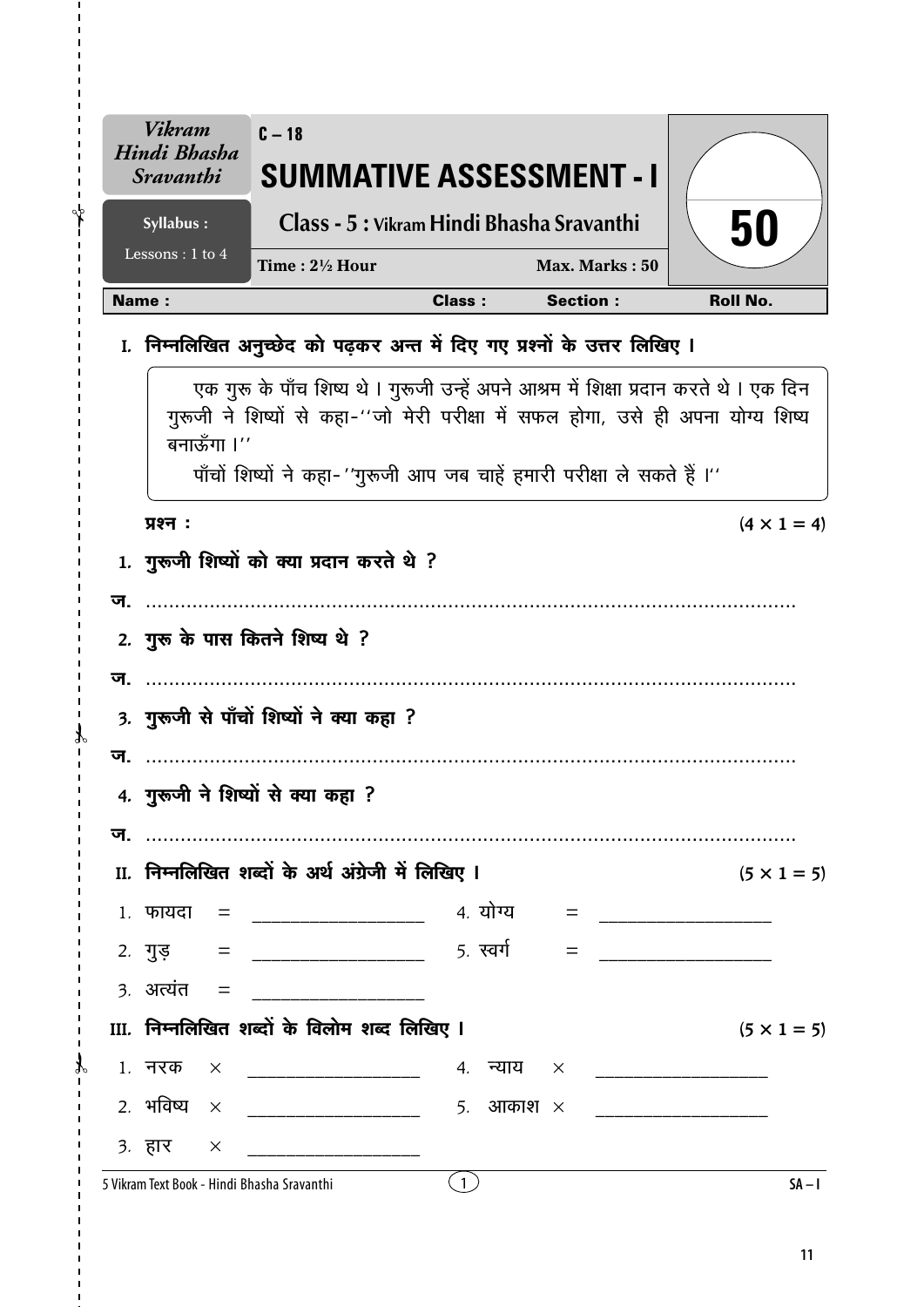|    | IV. निम्नलिखित शब्दों के वचन बदलकर लिखिए I                                                                      | $(5 \times 1 = 5)$  |
|----|-----------------------------------------------------------------------------------------------------------------|---------------------|
|    | 1. वृक्ष<br>4. प्रश्न                                                                                           |                     |
|    | 2. कौआ<br>5. झगड़ा                                                                                              |                     |
|    | ३. पलड़ा                                                                                                        |                     |
|    | ए. सही वाक्य पर (✔) तथा गलत वाक्य पर (╳) का निशान लगाइए ।                                                       | $(4 \times 1 = 4)$  |
|    | 1. दोनों बिल्लियाँ बंदर के न्याय से खुश थीं ।                                                                   |                     |
|    | 2. बंदर ने न्याय करने की कोई फीस नहीं ली थी ।                                                                   |                     |
|    | 3. बंदर का न्याय देखकर पूसी ने रोटी वापस माँगी ।                                                                |                     |
|    | 4. दोनों बिल्लियों का न्याय कौए ने किया था ।                                                                    |                     |
|    | VI. निम्नलिखित शब्दों को अपने वाक्यों में प्रयोग कीजिए ।                                                        | $(3 \times 1 = 3)$  |
|    | 1. परेशान                                                                                                       |                     |
|    | 2. शिष्य                                                                                                        |                     |
|    | <u>3. मीठा</u>                                                                                                  |                     |
|    | VII. निम्नलिखित वाक्यों को जोड़कर लिखिए I                                                                       | $(5 \times 1 = 5)$  |
|    | 1. पूसी ओर लूसी<br>( ) क ) दुकड़े भी खा लिए ।                                                                   |                     |
|    | 2. बिल्लियों को झगड़ते देखकर<br>() ख) दुकड़े रखे ।                                                              |                     |
|    | 3. बंदर ने बाकी बचे दोनों<br>(     )    ग) लड़ाई करने से दूसरे लोग फायदा उठाते हैं ।                            |                     |
|    | ) घ) दो बिल्लियाँ थी ।<br>4. बंदर के दोनों पलड़ों में                                                           |                     |
|    | 5. बिल्लियाँ समझ गईं कि आपस में (<br>) ड) कौआ बहुत खुश हो रहा था ।                                              |                     |
| 1. |                                                                                                                 |                     |
| 2. |                                                                                                                 |                     |
| 3. |                                                                                                                 |                     |
| 4. |                                                                                                                 |                     |
| 5. |                                                                                                                 |                     |
|    | VIII. निम्नलिखित प्रश्नों के उत्तर दीजिए I                                                                      | $(7 \times 2 = 14)$ |
|    | 1. पूसी क्यों झगड़ने लगी ?                                                                                      |                     |
|    | 2. देवता और दानव आपस में क्यों झगड़ रहे थे ?                                                                    |                     |
| 3. | विष्णुजी ने देवताओं और दानवों को क्या सलाह दी ?<br>4. तनुश्री शर्मा ने कितने दिन की छुट्टी के लिए आवेदना दिया ? |                     |
|    | 5. गुरुजी के कितने शिष्य थे ?                                                                                   |                     |
|    | 6. चौथे और पाँचवें शिष्य क्या लेकर आये ?                                                                        |                     |
|    | 7. बंदर ने न्याय करने की क्या फीस ली ?                                                                          |                     |
|    | IX.  बीमारी के कारण अपनी प्रधााध्यापक जी के नाम पर पाँच दिन की छुट्टी माँगते हुए एक पत्र लिखिए ।                |                     |
|    |                                                                                                                 | $(1 \times 5 = 5)$  |

\*\*\*

 $\odot$ 

 $SA-I$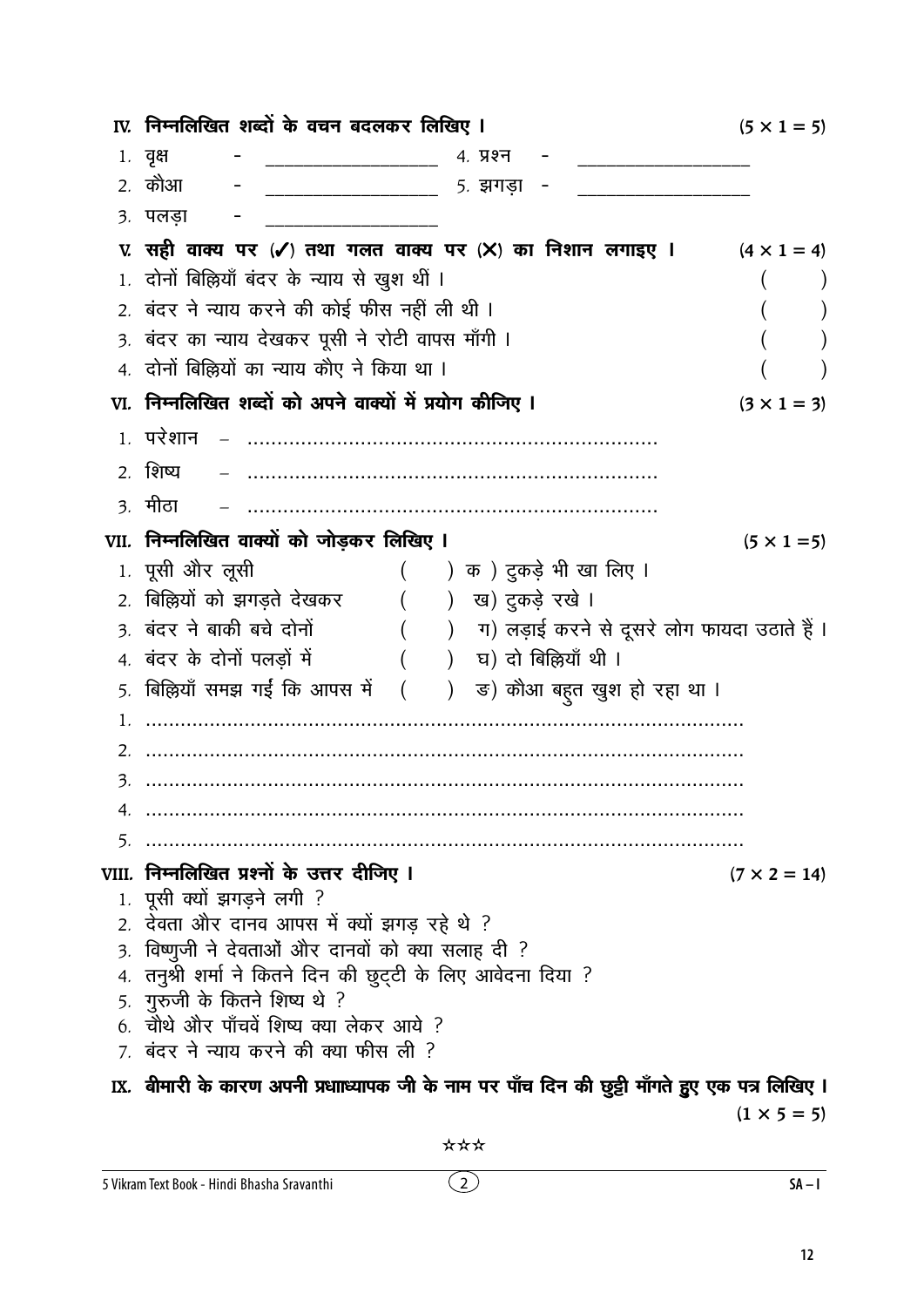|              | <b>Vikram</b><br>Hindi Bhasha<br><i><b>Sravanthi</b></i> | $C - 18$<br><b>SUMMATIVE ASSESSMENT - II</b>                  |               |                              |                     |
|--------------|----------------------------------------------------------|---------------------------------------------------------------|---------------|------------------------------|---------------------|
|              | Syllabus:                                                | Class - 5 : Vikram Hindi Bhasha Sravanthi                     |               |                              | 50                  |
|              | Lessons: 1 to 8                                          | Time: $2\frac{1}{2}$ Hour                                     |               | Max. Marks: 50               |                     |
| <b>Name:</b> |                                                          |                                                               | <b>Class:</b> | <b>Section:</b>              | <b>Roll No.</b>     |
| L.           |                                                          | निम्नलिखित प्रश्नों के उत्तर दीजिए ।                          |               |                              | $(8 \times 2 = 16)$ |
|              |                                                          | पहले भिखारी को राजा दवारा दिया गया पुरस्कार क्यों नहीं मिला ? |               |                              |                     |
|              |                                                          | 2. जॉर्ज स्टीवेन्सन ने किस चीज़ का आविष्कार किया था ?         |               |                              |                     |
|              |                                                          | 3. भारत के राष्ट्रीय ध्वज का क्या नाम है ?                    |               |                              |                     |
|              |                                                          | 4. केसरिया, सफेद व हरा रंग किस भावना के परिचायक हैं ?         |               |                              |                     |
|              |                                                          | 5. दूसरा भिखारी राजा के बारे में क्या सोचता था ?              |               |                              |                     |
|              | 7. दाँतों का क्या काम है ?                               | बहन की टोपी खरीदने के लिए जॉर्ज ने क्या किया ?                |               |                              |                     |
|              |                                                          | 8. सफ़ाई किस प्रकार करनी चाहिए ?                              |               |                              |                     |
|              |                                                          | II. निम्नलिखित शब्दों के अर्थ अंग्रेजी में लिखिए I            |               |                              | $(5 \times 1 = 5)$  |
|              | 1. नियम<br>$=$                                           |                                                               |               | $4.$ सर्वशक्तिमान $=$        |                     |
|              | 2. बचपन                                                  |                                                               |               | 5. हानिकारक                  |                     |
|              |                                                          |                                                               |               |                              |                     |
|              |                                                          | III. निम्नलिखित कविता की पूर्ति कीजिए I                       |               |                              | (4)                 |
|              |                                                          |                                                               |               |                              |                     |
|              |                                                          |                                                               |               |                              |                     |
|              |                                                          |                                                               |               |                              |                     |
|              |                                                          |                                                               |               |                              |                     |
|              |                                                          | IV. निम्नलिखित शब्दों के विलोम शब्द लिखिए I                   |               |                              | $(4 \times 1 = 4)$  |
|              |                                                          | 1. मालिक× _____________________                               |               | 3. बहुत × __________________ |                     |
|              |                                                          | 2. प्रशंसा × ___________________                              | 4. हानि       | $\times$                     |                     |
|              |                                                          | 5 Vikram Text Book - Hindi Bhasha Sravanthi                   | (1)           |                              | $SA - II$           |

ł

⇃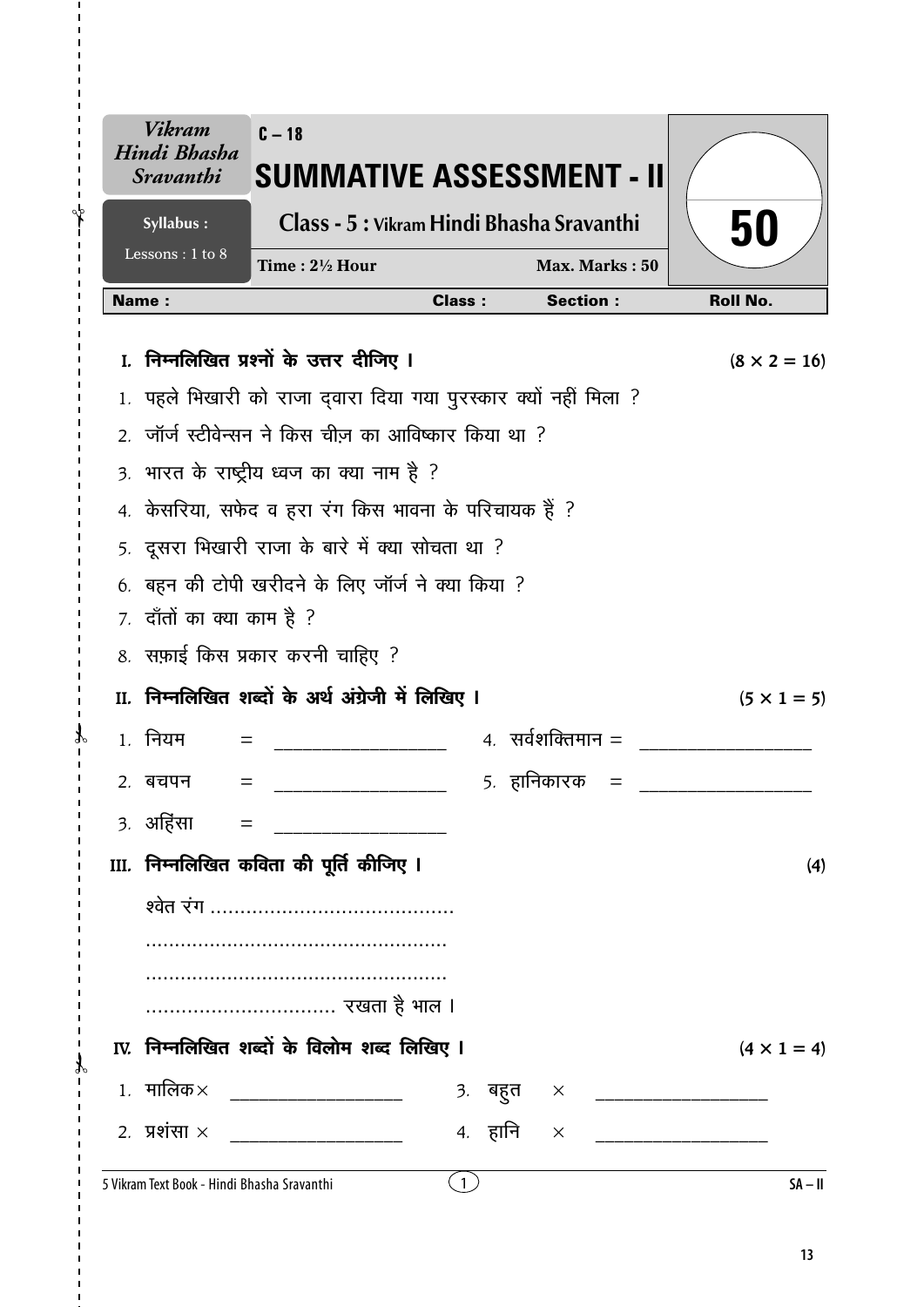| V. निम्नलिखित शब्दों के वचन बदलिए ।                                              | $(4 \times 1 = 4)$ |
|----------------------------------------------------------------------------------|--------------------|
| 1. टोपियाँ = _________________________ 3. घोड़ा = ______________________________ |                    |
|                                                                                  |                    |
| VI. निम्नलिखित शब्दों को अपने वाक्यों में प्रयोग कीजिए ।                         | $(3 \times 1 = 3)$ |
| 1. समय                                                                           |                    |
|                                                                                  |                    |
| ३. उत्तम                                                                         |                    |
| VII. निम्नलिखित शब्दों के लिंग बदलकर लिखिए I                                     | $(4 \times 1 = 4)$ |
|                                                                                  |                    |
|                                                                                  |                    |
| VIII. निम्नलिखित शब्दों से रिक्त स्थानों की पूर्ति कीजिए I                       | $(5 \times 1 = 5)$ |
|                                                                                  |                    |
| केसरिया कृपालु राह कठिनाई भोजन                                                   |                    |
| 1. दाँतों का काम __________________ को चबाना है ।                                |                    |
|                                                                                  |                    |
| 3. ईश्वर दयालु एवं _____________________ हैं ।                                   |                    |
| 4. नेल ने बहुत देर तक जाँर्ज की ___________________ देखी ।                       |                    |
| 5.  राष्ट्रीय ध्वज का ऊपरी भाग                                                   |                    |
| IX. सही (✔) या गलत (╳) का निशान लगाइए ।                                          | $(5 \times 1 = 5)$ |
| 1. जॉर्ज की छोटी बहन का नाम नेल था ।                                             |                    |
| 2. अशोक चक्र हमें लड़ना सिखाता है ।                                              |                    |
| 3. हमारे राष्ट्रीय झण्डे में तीन रंग होते हैं ।                                  |                    |
| 4. नेल ने कहा था - ''भाई हो तो ऐसा'' ।                                           |                    |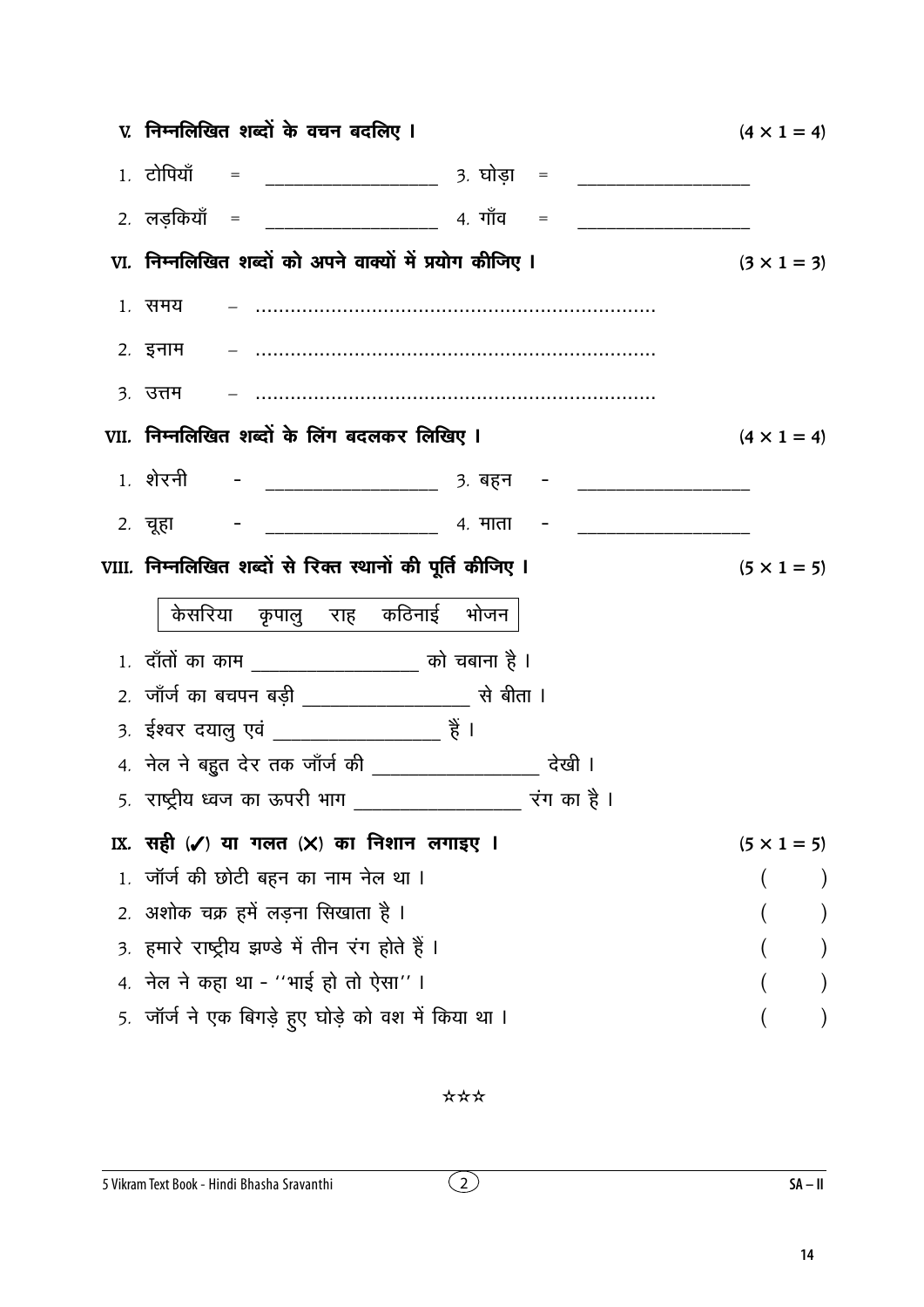|                  | Vikram<br>Hindi Bhasha<br><i><b>Sravanthi</b></i> | $C - 18$<br>SUMMATIVE ASSESSMENT - III                       |               |                   |                     |
|------------------|---------------------------------------------------|--------------------------------------------------------------|---------------|-------------------|---------------------|
|                  | Syllabus:                                         | Class - V : Vikram Hindi Bhasha                              |               |                   | 50                  |
|                  | Lessons: $1$ to $\overline{12}$                   | Time: $2\frac{1}{2}$ Hour                                    |               | Max. Marks: 50    |                     |
|                  | Name:                                             |                                                              | <b>Class:</b> | <b>Section:</b>   | <b>Roll No.</b>     |
|                  |                                                   | I. निम्नलिखित प्रश्नों के उत्तर लिखिए I                      |               |                   | $(8 \times 2 = 16)$ |
|                  |                                                   | गाँधीजी को किसने गोली मारी थी ?                              |               |                   |                     |
| 2.               |                                                   | गाँधीजी ने शिक्षा कहाँ प्राप्त की ?                          |               |                   |                     |
| $\overline{3}$ . |                                                   | रामप्रसाद महात्मा के पास क्यों गया ?                         |               |                   |                     |
|                  |                                                   | 4. रामप्रसाद के माता-पिता किस प्रकार जीवन व्यतीत कर रहे थे ? |               |                   |                     |
|                  | 5. बच्चों को इनाम किसने बाँटे ?                   |                                                              |               |                   |                     |
|                  | $6.$ झंडे को किसने सलामी दी ?                     |                                                              |               |                   |                     |
|                  |                                                   | 7. भारत को आजादी कब मिली ?                                   |               |                   |                     |
|                  |                                                   | 8. रामप्रसाद की मेहनत का फल क्या निकला ?                     |               |                   |                     |
|                  |                                                   | II. निम्नलिखित शब्दों के अर्थ लिखिए I                        |               |                   | $(5 \times 1 = 5)$  |
|                  | $1.$ संदेश =                                      |                                                              |               | 4. विरुद्ध<br>$=$ |                     |
|                  | 2 <i>.</i> कुटिया =                               |                                                              | 5.            | भाषण<br>$=$       |                     |
|                  | ३. अहिंसा                                         |                                                              |               |                   |                     |
|                  |                                                   | III. निम्नलिखित शब्दों से रिक्त स्थानों की पूर्ति कीजिए ।    |               |                   | $(5 \times 1 = 5)$  |
|                  |                                                   | 1. उन्होंने तुम्हारे लिए ____________ गाड़ रखा है ।          |               |                   |                     |
| 2.               |                                                   |                                                              |               |                   |                     |
|                  |                                                   | 3. विद्यालय के प्रधानाध्यापक ने ____________ फहराया ।        |               |                   |                     |
|                  |                                                   | 4. गोरों के विरुद्ध उन्होंने वहाँ एक _____________ चलाया ।   |               |                   |                     |
|                  |                                                   | 5. मैदान में छात्र ______________ में खड़े हैं।              |               |                   |                     |
|                  |                                                   | IV. निम्नलिखित शब्दों के वचन बदलिए I                         |               |                   | $(3 \times 1 = 3)$  |
|                  |                                                   | 1. वस्तुएँ - __________________ 2. चरण - __________          |               |                   |                     |
|                  | 3. फ़सल -                                         |                                                              |               |                   |                     |
|                  | 5 Vikram Text Book - Hindi Bhasha Sravanthi       |                                                              | $\mathbf{1}$  |                   | $SA - III$          |

 $\overline{\phantom{a}}$ 

 $\mathbf{r}$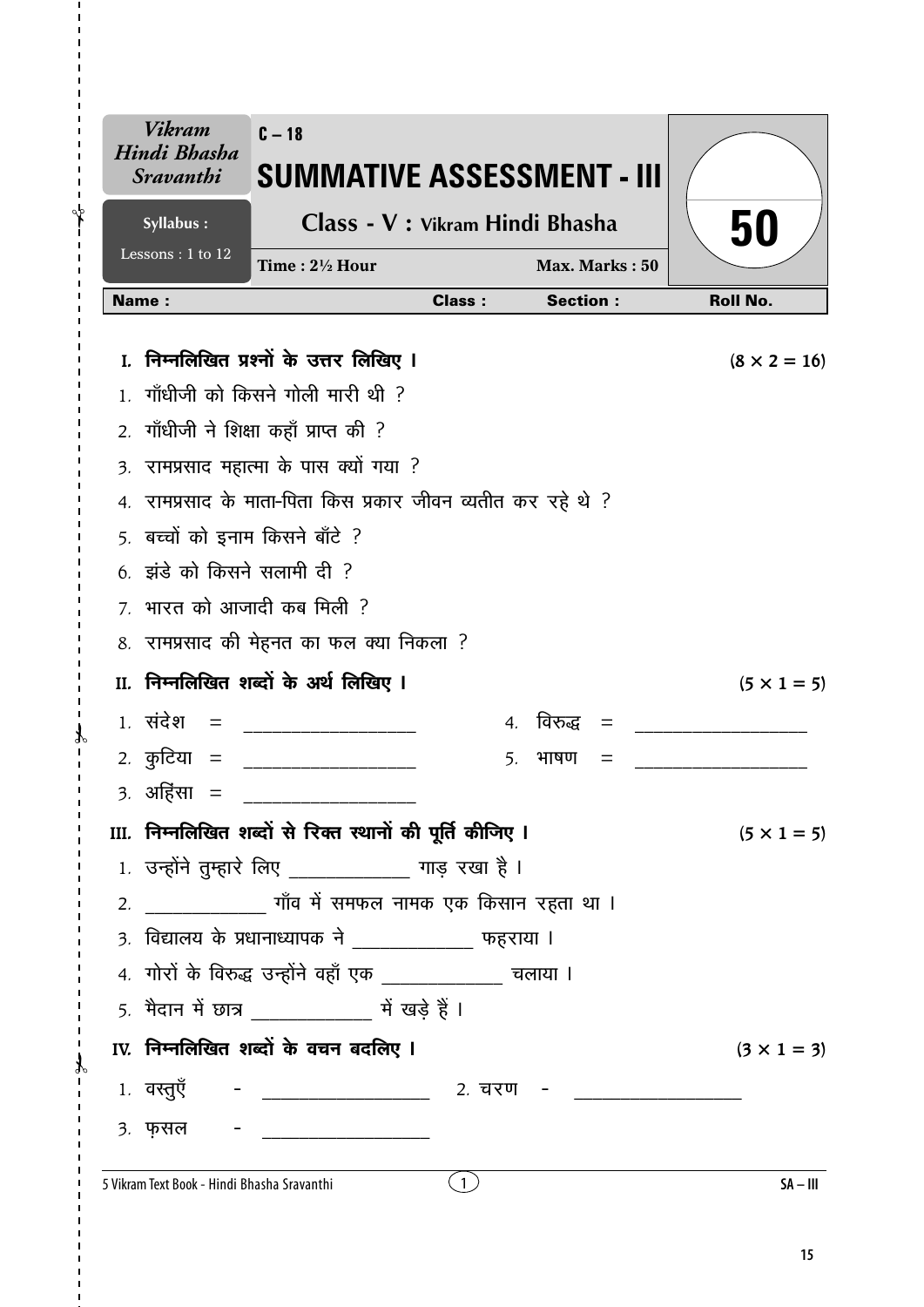| V. निम्नलिखित शब्दों के विलोम शब्द लिखिए I                                                                                                                                                                                                                                                                                                                                                                              |          |                                                |                               | $(3 \times 1 = 3)$                         |
|-------------------------------------------------------------------------------------------------------------------------------------------------------------------------------------------------------------------------------------------------------------------------------------------------------------------------------------------------------------------------------------------------------------------------|----------|------------------------------------------------|-------------------------------|--------------------------------------------|
| 1, मीठा<br>$\mathsf{X}$                                                                                                                                                                                                                                                                                                                                                                                                 |          |                                                |                               |                                            |
| ३. रात<br>X                                                                                                                                                                                                                                                                                                                                                                                                             |          |                                                |                               |                                            |
| VI. निम्नलिखित शब्दों को अपने वाक्यों में प्रयोग कीजिए ।                                                                                                                                                                                                                                                                                                                                                                |          |                                                |                               | $(5 \times 1 = 5)$                         |
|                                                                                                                                                                                                                                                                                                                                                                                                                         |          |                                                |                               |                                            |
|                                                                                                                                                                                                                                                                                                                                                                                                                         |          |                                                |                               |                                            |
|                                                                                                                                                                                                                                                                                                                                                                                                                         |          |                                                |                               |                                            |
| 4. सत्य                                                                                                                                                                                                                                                                                                                                                                                                                 |          |                                                |                               |                                            |
|                                                                                                                                                                                                                                                                                                                                                                                                                         |          |                                                |                               |                                            |
| VII. निम्नलिखित वाक्यों को जोड़कर लिखिए I                                                                                                                                                                                                                                                                                                                                                                               |          |                                                |                               | $(5 \times 1 = 5)$                         |
| 1. वहाँ के गोरे लोग                                                                                                                                                                                                                                                                                                                                                                                                     |          | $\begin{bmatrix} 1 & 1 \\ 1 & 1 \end{bmatrix}$ | क) राष्ट्रपिता कहे जाते हैं । |                                            |
| 2. महात्मा गाँधी                                                                                                                                                                                                                                                                                                                                                                                                        | $\lceil$ | $\sim$ 1                                       |                               | ख) भारत छोड़ो आंदोलन चलाया ।               |
| 3. अहिंसा और सत्याग्रह के द्वारा [       ]                                                                                                                                                                                                                                                                                                                                                                              |          |                                                | ग) गाँधीजी की हत्या की गई ।   |                                            |
| 4. 30 जनवरी सन् 1948 को [ ]                                                                                                                                                                                                                                                                                                                                                                                             |          |                                                |                               | घ) काले लोगों पर अत्याचार करते थे।         |
| 5. 1942 में गाँधीजी ने<br><b>Contract Contract Property</b>                                                                                                                                                                                                                                                                                                                                                             |          | $\sim$ 1                                       |                               | ङ) गाँधीजी ने स्वतंत्रता का आंदोलन चलाया । |
|                                                                                                                                                                                                                                                                                                                                                                                                                         |          |                                                |                               |                                            |
|                                                                                                                                                                                                                                                                                                                                                                                                                         |          |                                                |                               |                                            |
|                                                                                                                                                                                                                                                                                                                                                                                                                         |          |                                                |                               |                                            |
|                                                                                                                                                                                                                                                                                                                                                                                                                         |          |                                                |                               |                                            |
|                                                                                                                                                                                                                                                                                                                                                                                                                         |          |                                                |                               |                                            |
| VIII. निम्नलिखित संख्याओं को अक्षरों में लिखिए I                                                                                                                                                                                                                                                                                                                                                                        |          |                                                |                               | $(2 \times 1 = 2)$                         |
|                                                                                                                                                                                                                                                                                                                                                                                                                         |          |                                                |                               |                                            |
| IX. निम्नलिखित अक्षरों को संख्याओं में लिखिए I                                                                                                                                                                                                                                                                                                                                                                          |          |                                                |                               | $(2 \times 1 = 2)$                         |
| $1.$ उनचालीस = _____________                                                                                                                                                                                                                                                                                                                                                                                            |          |                                                |                               | 2. अनसठ = ______________                   |
| X. निम्नलिखित संख्याओं को हिन्दी में लिखिए I                                                                                                                                                                                                                                                                                                                                                                            |          |                                                |                               | $(2 \times 1 = 2)$                         |
| <b>उदा</b> : 7 = ७                                                                                                                                                                                                                                                                                                                                                                                                      |          |                                                |                               |                                            |
| 1. 35 = $\frac{1}{\sqrt{1-\frac{1}{2}}}\frac{1}{\sqrt{1-\frac{1}{2}}}\frac{1}{\sqrt{1-\frac{1}{2}}}\frac{1}{\sqrt{1-\frac{1}{2}}}\frac{1}{\sqrt{1-\frac{1}{2}}}\frac{1}{\sqrt{1-\frac{1}{2}}}\frac{1}{\sqrt{1-\frac{1}{2}}}\frac{1}{\sqrt{1-\frac{1}{2}}}\frac{1}{\sqrt{1-\frac{1}{2}}}\frac{1}{\sqrt{1-\frac{1}{2}}}\frac{1}{\sqrt{1-\frac{1}{2}}}\frac{1}{\sqrt{1-\frac{1}{2}}}\frac{1}{\sqrt{1-\frac{1}{2}}}\frac{1$ |          |                                                |                               |                                            |
| XI. निम्नलिखित अक्षरों को हिन्दी में लिखिए I                                                                                                                                                                                                                                                                                                                                                                            |          |                                                |                               | $(2 \times 1 = 2)$                         |
|                                                                                                                                                                                                                                                                                                                                                                                                                         |          |                                                |                               | 2 <i>.</i> उनतीस = ______________          |
|                                                                                                                                                                                                                                                                                                                                                                                                                         |          | ***                                            |                               |                                            |
| 5 Vikram Text Book - Hindi Bhasha Sravanthi                                                                                                                                                                                                                                                                                                                                                                             |          | $\binom{2}{}$                                  |                               | $SA - III$                                 |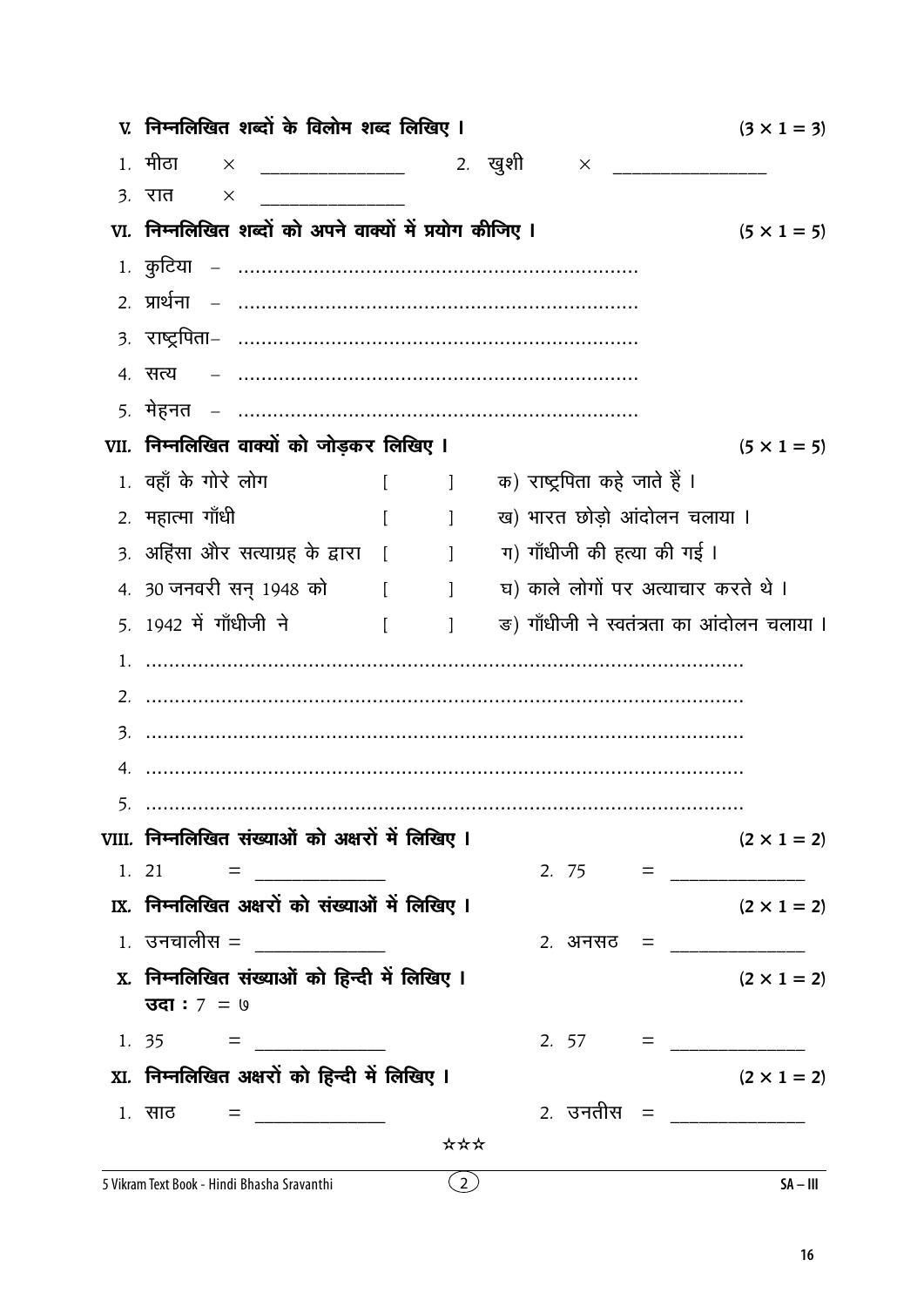| <b>Vikram</b><br>Hindi Bhasha<br><b>Sravanthi</b> | $C - 18$<br>FORMATIVE ASSESSMENT - I            |                |                 |                    |
|---------------------------------------------------|-------------------------------------------------|----------------|-----------------|--------------------|
| Syllabus:                                         | Class - 5 : Vikram Hindi Bhasha Sravanthi       |                |                 | 25                 |
| Lessons: 1 to 2                                   | Time: 1 Hour                                    |                | Max. Marks: 25  |                    |
| <b>Name:</b>                                      |                                                 | <b>Class:</b>  | <b>Section:</b> | <b>Roll No.</b>    |
|                                                   | I. Answer the following questions.              |                |                 | $(4 \times 2 = 8)$ |
|                                                   | 1. दानवों के कपड़े क्यों खराब हो गए ?           |                |                 |                    |
|                                                   |                                                 |                |                 |                    |
|                                                   |                                                 |                |                 |                    |
|                                                   |                                                 |                |                 |                    |
|                                                   | 2. देवताओं ने भोजन करने के लिए क्या उपाय किया ? |                |                 |                    |
| ज.                                                |                                                 |                |                 |                    |
|                                                   |                                                 |                |                 |                    |
|                                                   |                                                 |                |                 |                    |
|                                                   |                                                 |                |                 |                    |
|                                                   | 3. गुरूजी ने शिष्यों से क्या प्रश्न पूछा ?      |                |                 |                    |
| ज.                                                |                                                 |                |                 |                    |
|                                                   |                                                 |                |                 |                    |
|                                                   |                                                 |                |                 |                    |
|                                                   | 4. चौथे और पाँचवें शिष्य क्या लेकर आये ?        |                |                 |                    |
| ज.                                                |                                                 |                |                 |                    |
|                                                   |                                                 |                |                 |                    |
|                                                   |                                                 |                |                 |                    |
| II.                                               | Write the opposites of the following words.     |                |                 | $(3 \times 1 = 3)$ |
|                                                   | 1. युद्ध $\times$                               |                |                 |                    |
|                                                   | 2. चतुराई ×                                     |                |                 |                    |
|                                                   |                                                 |                |                 |                    |
|                                                   | 3. कठिनाई $\times$                              |                |                 |                    |
| 5 Vikram Text Book - Hindi Bhasha Sravanthi       |                                                 | $\overline{1}$ |                 | $FA - I$           |

 $\mathbf{I}$ ⊁่

 $\mathcal{X}$  $\mathbf{r}$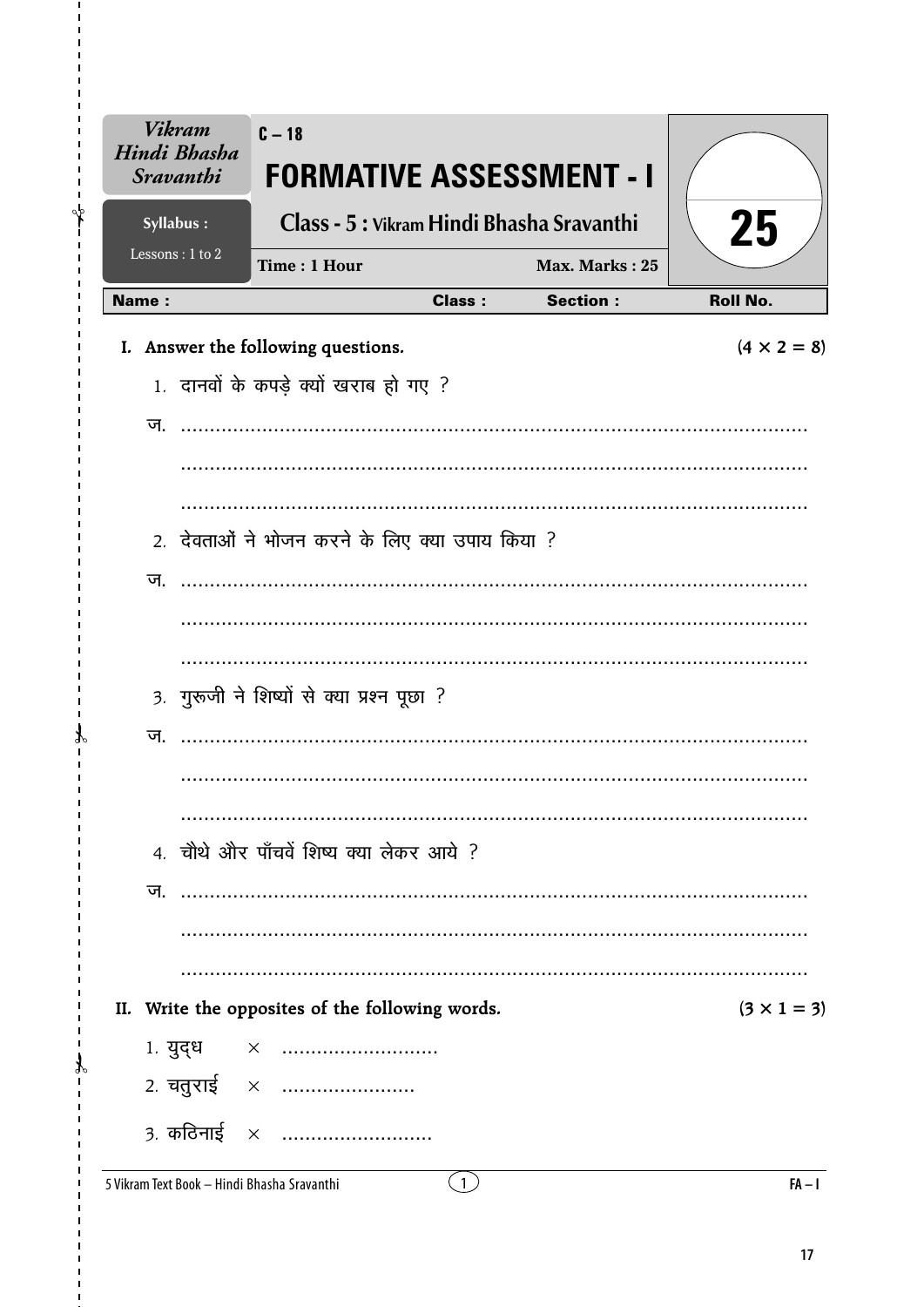\*\*\*

 $(2)$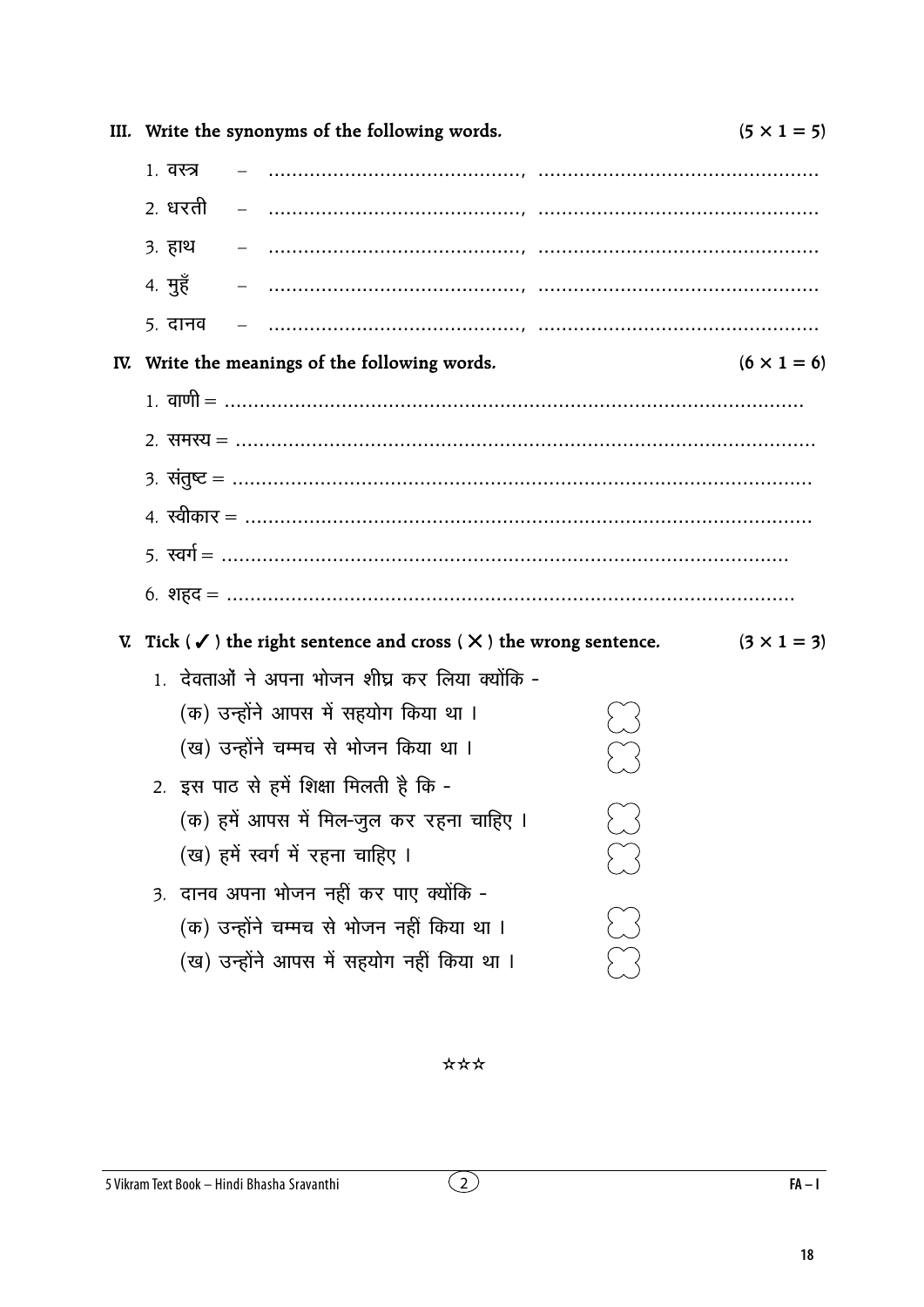| <b>Vikram</b><br>Hindi Bhasha<br><b>Sravanthi</b> | $C - 18$<br><b>FORMATIVE ASSESSMENT - II</b>                |               |                 |                    |
|---------------------------------------------------|-------------------------------------------------------------|---------------|-----------------|--------------------|
| Syllabus:                                         | Class - 5 : Vikram Hindi Bhasha Sravanthi                   |               |                 | 25                 |
| Lessons: $3$                                      | Time: 1 Hour                                                |               | Max. Marks: 25  |                    |
| <b>Name:</b>                                      |                                                             | <b>Class:</b> | <b>Section:</b> | <b>Roll No.</b>    |
|                                                   | I. Answer the following questions.                          |               |                 | $(4 \times 2 = 8)$ |
|                                                   | 1. तनुश्री शर्मा ने कितने दिन की छुट्टी के लिए आवेदन दिया ? |               |                 |                    |
| ज.                                                |                                                             |               |                 |                    |
|                                                   |                                                             |               |                 |                    |
|                                                   | 2. तनुश्री शर्मा ने आवेदन पत्र कब लिखा ?                    |               |                 |                    |
| ज                                                 |                                                             |               |                 |                    |
|                                                   |                                                             | .             |                 |                    |
|                                                   | 3. तनुश्री शर्मा ने छुट्टी के लिए क्यों आवेदन पत्र लिखा ?   |               |                 |                    |
| ज.                                                |                                                             |               |                 |                    |
|                                                   |                                                             |               |                 |                    |
|                                                   | 4. तनुश्री शर्मा को जाँच कराने पर क्या पता चला ?            |               |                 |                    |
| ज.                                                |                                                             |               |                 |                    |
|                                                   |                                                             |               |                 |                    |
| II.                                               | Write the meanings of the following words in English.       |               |                 | $(5 \times 1 = 5)$ |
|                                                   |                                                             |               |                 |                    |
| 2 <i>.</i> आवेदन =                                |                                                             |               |                 |                    |
| $3.$ आभारी $=$                                    | . <b>.</b> .                                                |               |                 |                    |
| 4. जाँच<br>$=$                                    |                                                             |               |                 |                    |
| 5. अत्यंत $=$                                     |                                                             |               |                 |                    |

 $\overline{1}$  $\mathbf{I}$ ั้ัั

 $\mathcal{X}$  $\mathbf{r}$ 

 $\mathcal{F}$  $\blacksquare$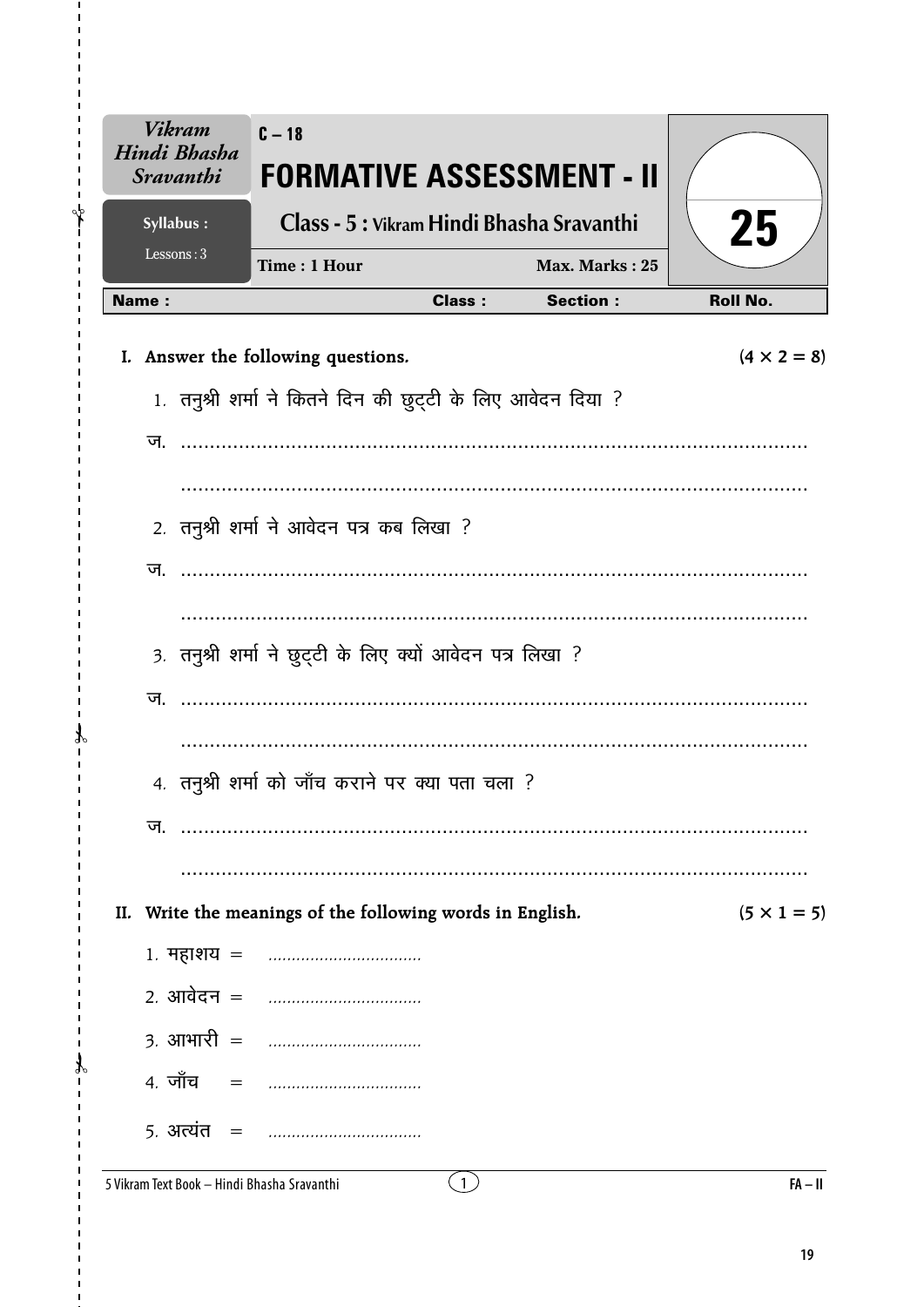### III. Write as given in the example.

|  | में मेरा मेरी        | मेरे |
|--|----------------------|------|
|  |                      |      |
|  |                      |      |
|  | 3. हम ………… ………… ………… |      |
|  |                      |      |

IV. Fill in the blanks by making the words.

 $(8 \times 1 = 8)$ 



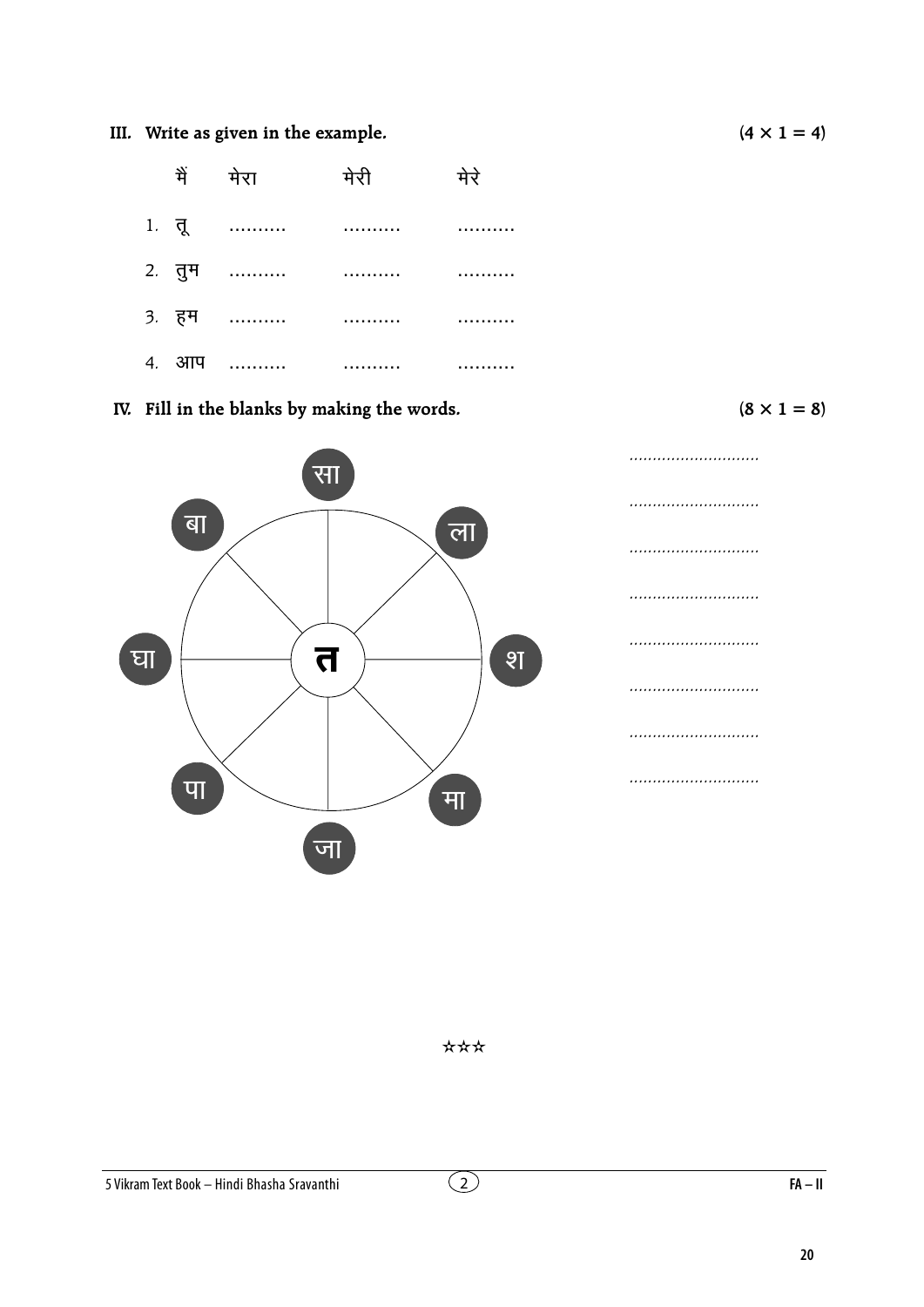| <b>Vikram</b><br>Hindi Bhasha<br><b>Sravanthi</b> | $C - 18$<br><b>FORMATIVE ASSESSMENT - III</b>                                                                                                                                                                                                                                                                                                                                                                            |               |                 |                     |
|---------------------------------------------------|--------------------------------------------------------------------------------------------------------------------------------------------------------------------------------------------------------------------------------------------------------------------------------------------------------------------------------------------------------------------------------------------------------------------------|---------------|-----------------|---------------------|
| Syllabus:                                         | Class - 5 : Vikram Hindi Bhasha Sravanthi                                                                                                                                                                                                                                                                                                                                                                                |               |                 | 25                  |
| Lessons: 5 to 7                                   | Time: 1 Hour                                                                                                                                                                                                                                                                                                                                                                                                             |               | Max. Marks: 25  |                     |
| <b>Name:</b>                                      |                                                                                                                                                                                                                                                                                                                                                                                                                          | <b>Class:</b> | <b>Section:</b> | <b>Roll No.</b>     |
|                                                   | I. Answer the following questions.                                                                                                                                                                                                                                                                                                                                                                                       |               |                 | $(5 \times 2 = 10)$ |
|                                                   | 1. भारत के राष्ट्रीय ध्वज का नाम क्या है ?                                                                                                                                                                                                                                                                                                                                                                               |               |                 |                     |
| ज.                                                |                                                                                                                                                                                                                                                                                                                                                                                                                          |               |                 |                     |
|                                                   |                                                                                                                                                                                                                                                                                                                                                                                                                          |               |                 |                     |
|                                                   | 2. नेल निराश क्यों हो गई थी ?                                                                                                                                                                                                                                                                                                                                                                                            |               |                 |                     |
|                                                   |                                                                                                                                                                                                                                                                                                                                                                                                                          |               |                 |                     |
|                                                   |                                                                                                                                                                                                                                                                                                                                                                                                                          |               |                 |                     |
|                                                   | 3. अशोक का चक्र झंडे में कहाँ पर स्थित है ?                                                                                                                                                                                                                                                                                                                                                                              |               |                 |                     |
| ज.                                                |                                                                                                                                                                                                                                                                                                                                                                                                                          |               |                 |                     |
|                                                   |                                                                                                                                                                                                                                                                                                                                                                                                                          |               |                 |                     |
|                                                   | 4. दाँतों की रक्षा का क्या तरीका है ?                                                                                                                                                                                                                                                                                                                                                                                    |               |                 |                     |
| ज.                                                |                                                                                                                                                                                                                                                                                                                                                                                                                          |               |                 |                     |
|                                                   |                                                                                                                                                                                                                                                                                                                                                                                                                          |               |                 |                     |
|                                                   | 5. जॉर्ज द्वारा टोपी खरीदने में कितने पैसे कम पड़ गए थे ?                                                                                                                                                                                                                                                                                                                                                                |               |                 |                     |
| ज.                                                | $\begin{minipage}{. \begin{tabular}{l} \hline \textbf{1} & \textbf{2} & \textbf{3} & \textbf{4} & \textbf{5} & \textbf{6} & \textbf{6} & \textbf{6} & \textbf{7} & \textbf{8} & \textbf{8} & \textbf{9} & \textbf{10} & \textbf{10} & \textbf{10} & \textbf{10} & \textbf{10} & \textbf{10} & \textbf{10} & \textbf{10} & \textbf{10} & \textbf{10} & \textbf{10} & \textbf{10} & \textbf{10} & \textbf{10} & \textbf{1$ |               |                 |                     |
|                                                   |                                                                                                                                                                                                                                                                                                                                                                                                                          |               |                 |                     |
|                                                   | 5 Vikram Text Book - Hindi Bhasha Sravanthi                                                                                                                                                                                                                                                                                                                                                                              | (1)           |                 | $FA - III$          |

 $\mathbf{I}$  $\sqrt[4]{}$ 

 $\mathcal{X}$  $\overline{1}$ 

 $\mathcal{X}$ 

 $FA - III$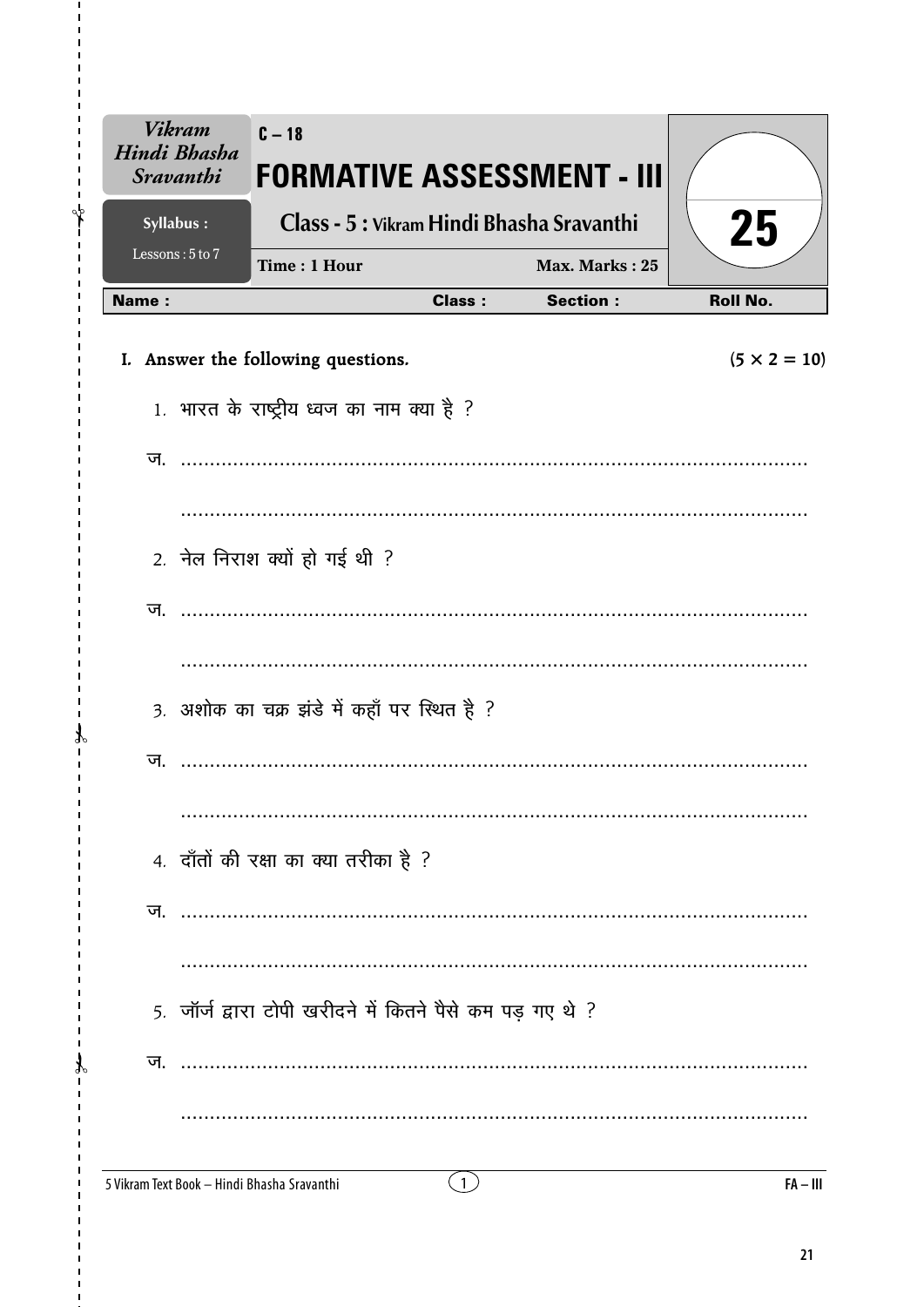| II. Write the meanings of the following words in English.                                                        | $(2 \times 1 = 2)$ |
|------------------------------------------------------------------------------------------------------------------|--------------------|
|                                                                                                                  |                    |
|                                                                                                                  |                    |
| III. Fill in the blanks.                                                                                         | $(4 \times 1 = 4)$ |
|                                                                                                                  |                    |
| 2. जॉर्ज अपनी  को बहुत प्यार करता था ।                                                                           |                    |
| 3. नेल ने वहुत देर तक जाँर्ज की  देखा ।                                                                          |                    |
|                                                                                                                  |                    |
| IV. Change the number of the following words.                                                                    | $(2 \times 1 = 2)$ |
|                                                                                                                  |                    |
|                                                                                                                  |                    |
| V. Change the gender of the following words.                                                                     | $(2 \times 1 = 2)$ |
| <u> 1. शेरनी   –   …………………………………</u>                                                                             |                    |
|                                                                                                                  |                    |
| VI. Write the opposites of the following words.                                                                  | $(2 \times 1 = 2)$ |
|                                                                                                                  |                    |
| 2. हिंसा                                                                                                         |                    |
| VII. Use the following word in your own sentences.                                                               | $(1 \times 1 = 1)$ |
|                                                                                                                  |                    |
|                                                                                                                  |                    |
| VIII. Tick ( $\checkmark$ ) the right sentence and cross ( $\checkmark$ ) the wrong sentence. (2 $\times$ 1 = 2) |                    |
| 1. केसरिया रंग सम्पन्नता का सूचक है ।                                                                            |                    |
| 2. जॉर्ज स्टीवेन्सन का जन्म अमेरिका में हुआ था ।                                                                 |                    |
|                                                                                                                  |                    |

 $\overline{2}$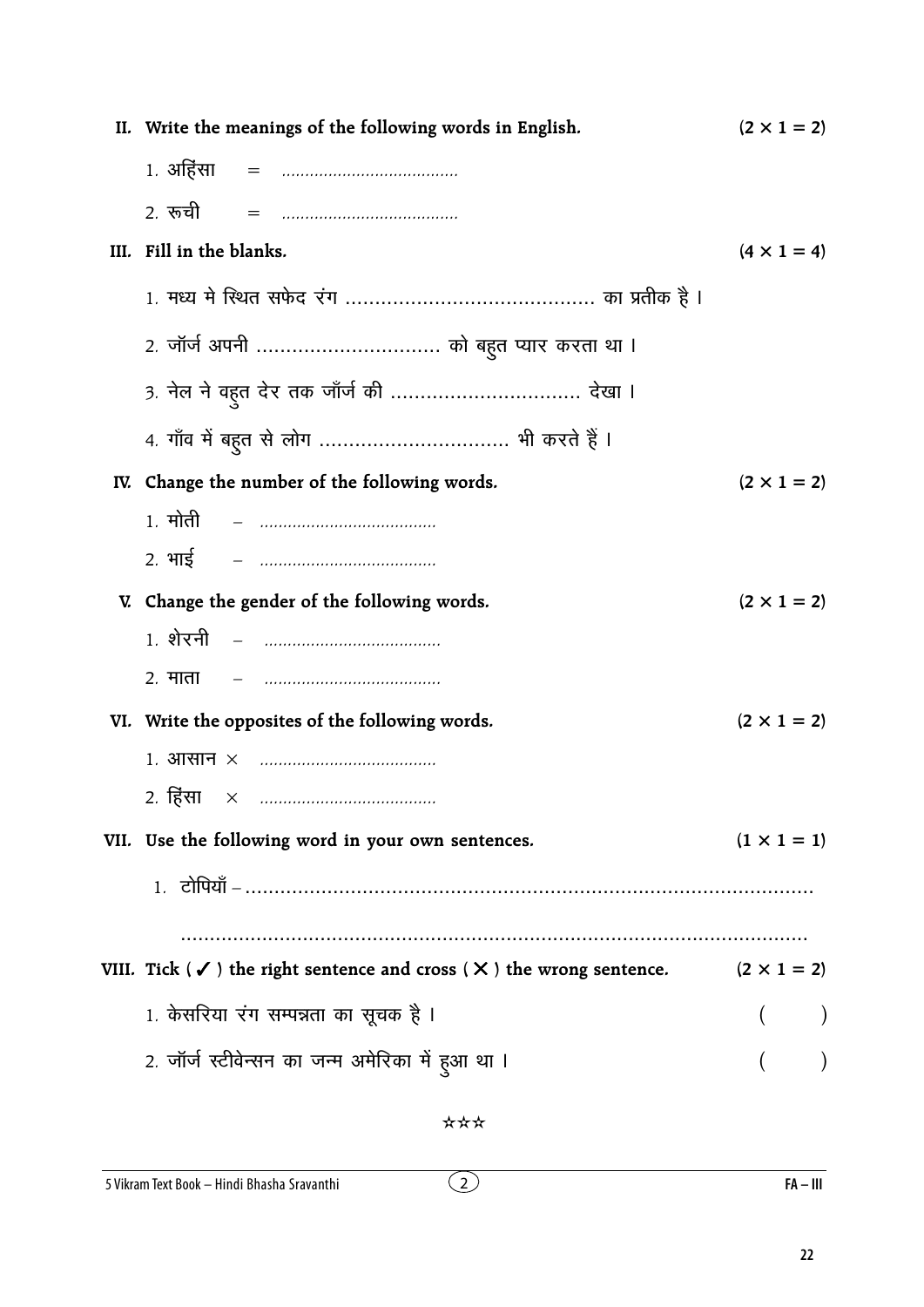| <b>Vikram</b><br>Hindi Bhasha<br><b>Sravanthi</b> | $C - 18$<br><b>FORMATIVE ASSESSMENT - IV</b>       |               |                 |                     |
|---------------------------------------------------|----------------------------------------------------|---------------|-----------------|---------------------|
| Syllabus:                                         | Class - 5 : Vikram Hindi Bhasha Sravanthi          |               |                 | 25                  |
| Lessons: 9 to 11                                  | Time: 1 Hour                                       |               | Max. Marks: 25  |                     |
| <b>Name:</b>                                      |                                                    | <b>Class:</b> | <b>Section:</b> | <b>Roll No.</b>     |
|                                                   | I. Answer the following questions.                 |               |                 | $(5 \times 2 = 10)$ |
|                                                   | 1. रामप्रसाद की बातें सुनाकर महात्मा ने क्या कहा ? |               |                 |                     |
| ज                                                 |                                                    |               |                 |                     |
|                                                   |                                                    |               |                 |                     |
|                                                   | 2. रामप्रसाद महात्मा के पास क्यों गया ?            |               |                 |                     |
| ज.                                                |                                                    |               |                 |                     |
|                                                   |                                                    |               |                 |                     |
|                                                   |                                                    |               |                 |                     |
|                                                   | 3. गाँधीजी ने शिक्षा कहाँ प्राप्त की ?             |               |                 |                     |
| ज.                                                |                                                    |               |                 |                     |
|                                                   |                                                    |               |                 |                     |
|                                                   | 4. रामप्रसाद की मेहनत का फल क्या निकला ?           |               |                 |                     |
| ज.                                                |                                                    |               |                 |                     |
|                                                   |                                                    |               |                 |                     |
|                                                   | 5. तिरंगा झंडा किसने फहराया ?                      |               |                 |                     |
|                                                   |                                                    |               |                 |                     |
| ज.                                                |                                                    |               |                 |                     |
|                                                   |                                                    |               |                 |                     |
|                                                   | II. Write the meanings of the following words.     |               |                 | $(2 \times 1 = 2)$  |
| 1. संदेश                                          |                                                    |               |                 |                     |
| 2. फल                                             |                                                    |               |                 |                     |

5 Vikram Text Book - Hindi Bhasha Sravanthi

 $\mathbf{I}$  $\bigg\{$ 

 $\mathcal{X}$  $\mathbf{r}$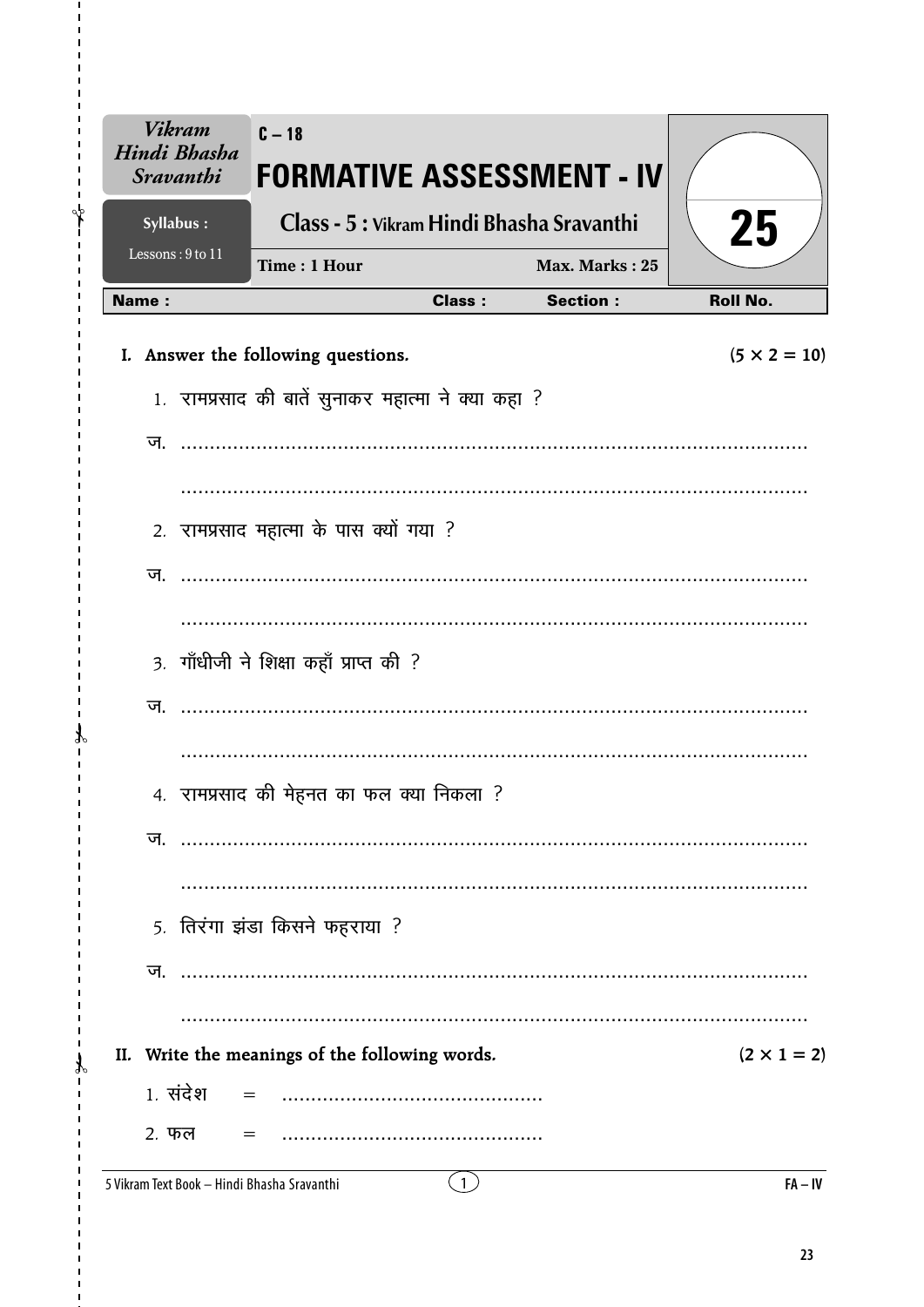| III. Fill in the blanks.                            | $(4 \times 1 = 4)$ |
|-----------------------------------------------------|--------------------|
| 1. आज  अगस्त है ।                                   |                    |
| 2. मुखिया जी ने एक छोटा-सा  दिया ।                  |                    |
| 3.  कहकर गाँधीजी संसार से विदा हो गए ।              |                    |
| 4. परिश्रम का कोई  नहीं है ।                        |                    |
| IV. Change the number of the following words.       | $(2 \times 1 = 2)$ |
|                                                     |                    |
|                                                     |                    |
| V. Write the two synonyms of the following words.   | $(2 \times 1 = 2)$ |
|                                                     |                    |
|                                                     |                    |
| VI. Write the opposites of the following words.     | $(2 \times 1 = 2)$ |
|                                                     |                    |
|                                                     |                    |
| VII. Use the following words in your own sentences. | $(3 \times 1 = 3)$ |
|                                                     |                    |
|                                                     |                    |
|                                                     |                    |
|                                                     |                    |
|                                                     |                    |
|                                                     |                    |

 $\overline{2}$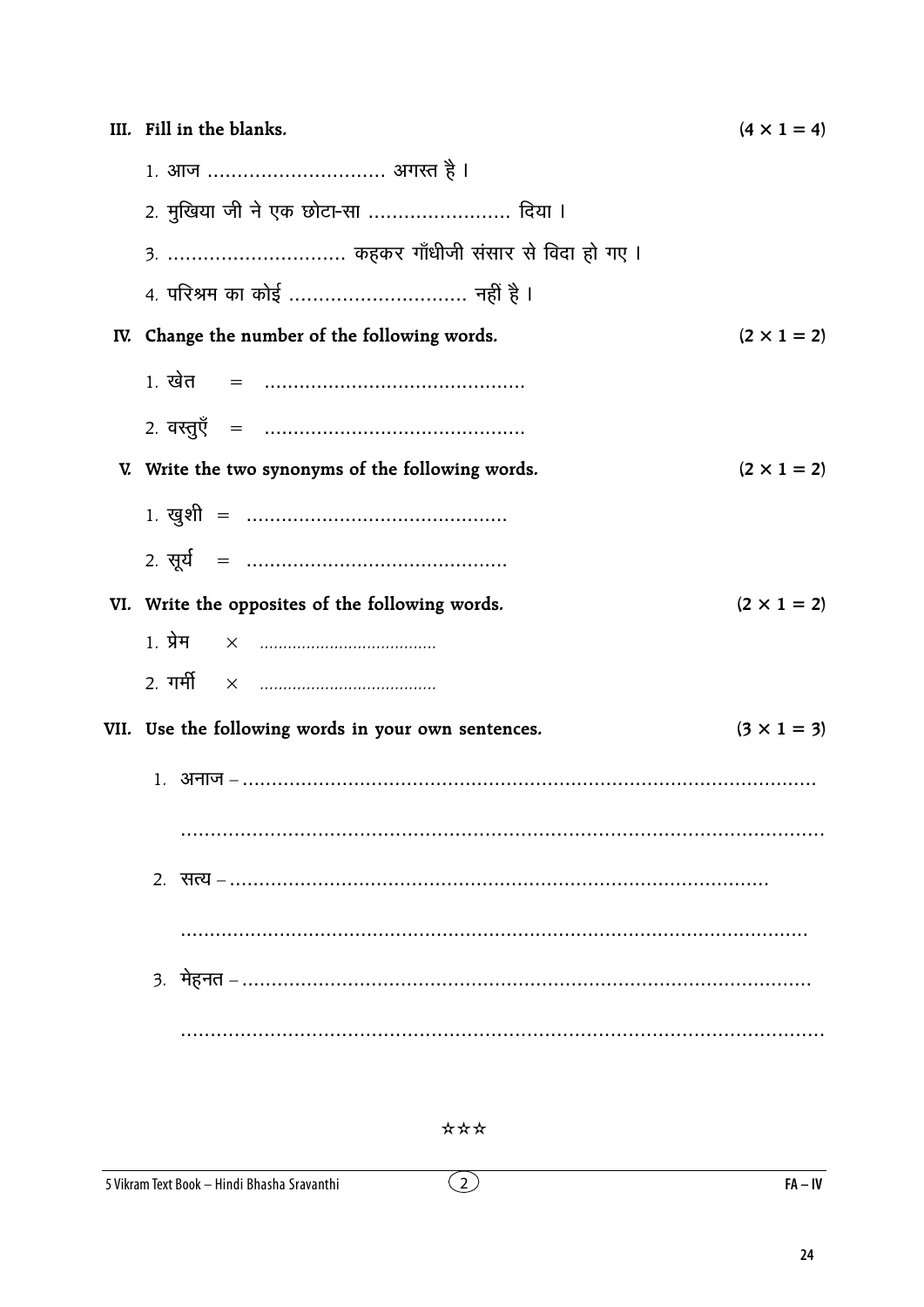|    | <b>Vikram</b><br>Hindi Bhasha<br><i>Sravanthi</i> | $C - 18$<br><b>SUMMATIVE ASSESSMENT - I</b>                                                                                                                                                                                                             |               |                 |                       |
|----|---------------------------------------------------|---------------------------------------------------------------------------------------------------------------------------------------------------------------------------------------------------------------------------------------------------------|---------------|-----------------|-----------------------|
|    | Syllabus:                                         | Class - 5 : Vikram Hindi Bhasha Sravanthi                                                                                                                                                                                                               |               |                 | 50                    |
|    | Lessons: 1 to 4                                   | Time: $2\frac{1}{2}$ Hour                                                                                                                                                                                                                               |               | Max. Marks: 50  |                       |
|    | <b>Name:</b>                                      |                                                                                                                                                                                                                                                         | <b>Class:</b> | <b>Section:</b> | <b>Roll No.</b>       |
|    |                                                   | I. निम्नलिखित अनुच्छेद को पढ़कर अन्त में दिए गए प्रश्नों के उत्तर लिखिए I                                                                                                                                                                               |               |                 |                       |
|    | बनाऊँगा ।''                                       | एक गुरू के पाँच शिष्य थे । गुरूजी उन्हें अपने आश्रम में शिक्षा प्रदान करते थे । एक दिन<br>गुरूजी ने शिष्यों से कहा-''जो मेरी परीक्षा में सफल होगा, उसे ही अपना योग्य शिष्य<br>पाँचों शिष्यों ने कहा- ''गुरूजी आप जब चाहें हमारी परीक्षा ले सकते हैं ।'' |               |                 |                       |
|    | प्रश्न:                                           |                                                                                                                                                                                                                                                         |               |                 | $(4 \times 1 = 4)$    |
|    |                                                   | 1. गुरूजी शिष्यों को क्या प्रदान करते थे ?                                                                                                                                                                                                              |               |                 |                       |
|    |                                                   |                                                                                                                                                                                                                                                         |               |                 |                       |
|    |                                                   | 2. गुरू के पास कितने शिष्य थे ?                                                                                                                                                                                                                         |               |                 |                       |
|    |                                                   |                                                                                                                                                                                                                                                         |               |                 |                       |
|    |                                                   | 3. गुरूजी से पाँचों शिष्यों ने क्या कहा ?                                                                                                                                                                                                               |               |                 |                       |
| ज. |                                                   |                                                                                                                                                                                                                                                         |               |                 |                       |
|    |                                                   | 4. गुरूजी ने शिष्यों से क्या कहा ?                                                                                                                                                                                                                      |               |                 |                       |
|    |                                                   |                                                                                                                                                                                                                                                         |               |                 |                       |
|    |                                                   | II. निम्नलिखित शब्दों के अर्थ अंग्रेजी में लिखिए I                                                                                                                                                                                                      |               |                 | $(5 \times 1 = 5)$    |
|    | $1.$ फायदा =                                      |                                                                                                                                                                                                                                                         |               |                 |                       |
|    |                                                   | 2. गुड़ = ____________________ 5. स्वर्ग                                                                                                                                                                                                                |               | $=$             |                       |
|    | $3.$ अत्यंत =                                     |                                                                                                                                                                                                                                                         |               |                 |                       |
|    |                                                   | III. निम्नलिखित शब्दों के विलोम शब्द लिखिए I                                                                                                                                                                                                            |               |                 | $(5 \times 1 = 5)$    |
|    | 1. नरक                                            |                                                                                                                                                                                                                                                         |               |                 |                       |
|    |                                                   | २. भविष्य $\times$ ______________________ 5. आकाश $\times$                                                                                                                                                                                              |               |                 | _____________________ |
|    | 3. $\overline{g}$ x                               |                                                                                                                                                                                                                                                         |               |                 |                       |
|    |                                                   | 5 Vikram Text Book - Hindi Bhasha Sravanthi                                                                                                                                                                                                             | (1)           |                 | $SA - I$              |

ł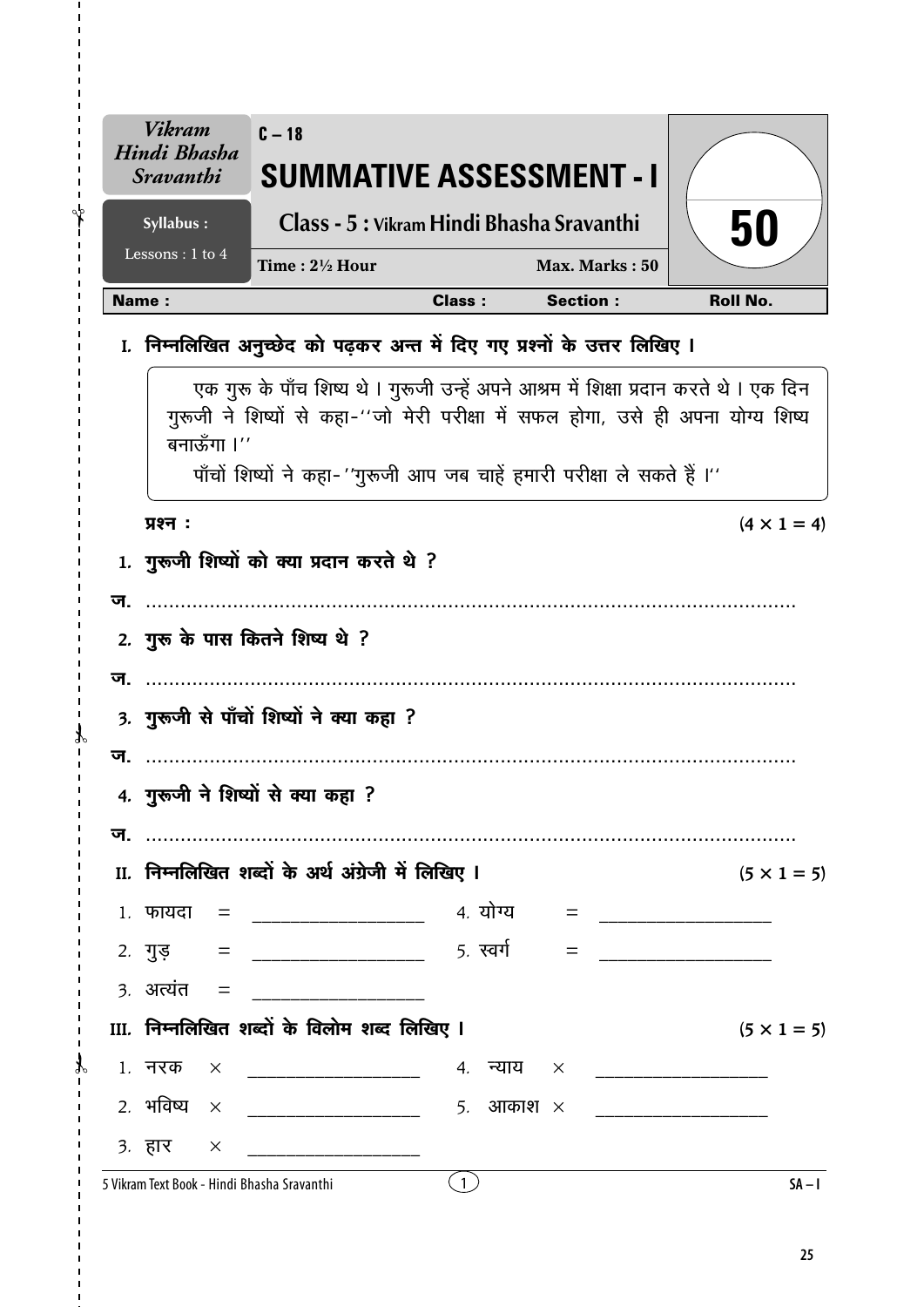|    | IV. निम्नलिखित शब्दों के वचन बदलकर लिखिए I                                                        | $(5 \times 1 = 5)$                                      |
|----|---------------------------------------------------------------------------------------------------|---------------------------------------------------------|
|    | 1. वृक्ष<br>4. प्रश्न                                                                             |                                                         |
|    | 2. कौआ<br>5. झगड़ा                                                                                |                                                         |
|    | ३. पलड़ा                                                                                          |                                                         |
|    | ए. सही वाक्य पर (✔) तथा गलत वाक्य पर (╳) का निशान लगाइए ।                                         | $(4 \times 1 = 4)$                                      |
|    | 1. दोनों बिल्लियाँ बंदर के न्याय से खुश थीं ।                                                     |                                                         |
|    | 2. बंदर ने न्याय करने की कोई फीस नहीं ली थी ।                                                     |                                                         |
|    | 3. बंदर का न्याय देखकर पूसी ने रोटी वापस माँगी ।                                                  |                                                         |
|    | 4. दोनों बिल्लियों का न्याय कौए ने किया था ।                                                      |                                                         |
|    | VI. निम्नलिखित शब्दों को अपने वाक्यों में प्रयोग कीजिए ।                                          | $(3 \times 1 = 3)$                                      |
|    | 1. परेशान                                                                                         |                                                         |
|    | 2. शिष्य                                                                                          |                                                         |
|    | <u>3. मीठा</u>                                                                                    |                                                         |
|    | VII. निम्नलिखित वाक्यों को जोड़कर लिखिए I                                                         | $(5 \times 1 = 5)$                                      |
|    | 1. पूसी ओर लूसी<br>( ) क ) दुकड़े भी खा लिए ।                                                     |                                                         |
|    | 2. बिल्लियों को झगड़ते देखकर<br>() ख) दुकड़े रखे ।                                                |                                                         |
|    | 3. बंदर ने बाकी बचे दोनों                                                                         | (     )    ग) लड़ाई करने से दूसरे लोग फायदा उठाते हैं । |
|    | ) घ) दो बिल्लियाँ थी ।<br>4. बंदर के दोनों पलड़ों में                                             |                                                         |
|    | 5. बिल्लियाँ समझ गईं कि आपस में (<br>) ड) कौआ बहुत खुश हो रहा था ।                                |                                                         |
| 1. |                                                                                                   |                                                         |
| 2. |                                                                                                   |                                                         |
| 3. |                                                                                                   |                                                         |
| 4. |                                                                                                   |                                                         |
| 5. |                                                                                                   |                                                         |
|    | VIII. निम्नलिखित प्रश्नों के उत्तर दीजिए I                                                        | $(7 \times 2 = 14)$                                     |
|    | 1. पूसी क्यों झगड़ने लगी ?                                                                        |                                                         |
| 3. | 2. देवता और दानव आपस में क्यों झगड़ रहे थे ?<br>विष्णुजी ने देवताओं और दानवों को क्या सलाह दी ?   |                                                         |
|    | 4. तनुश्री शर्मा ने कितने दिन की छुट्टी के लिए आवेदना दिया ?                                      |                                                         |
|    | 5. गुरुजी के कितने शिष्य थे ?                                                                     |                                                         |
|    | 6. चौथे और पाँचवें शिष्य क्या लेकर आये ?                                                          |                                                         |
|    | 7. बंदर ने न्याय करने की क्या फीस ली ?                                                            |                                                         |
|    | IX.  बीमारी के कारण अपनी प्रधााध्यापक जी के नाम पर पाँच दिन की छुट्टी माँगते हुुए एक पत्र लिखिए । |                                                         |
|    |                                                                                                   | $(1 \times 5 = 5)$                                      |

 $\odot$ 

 $SA-I$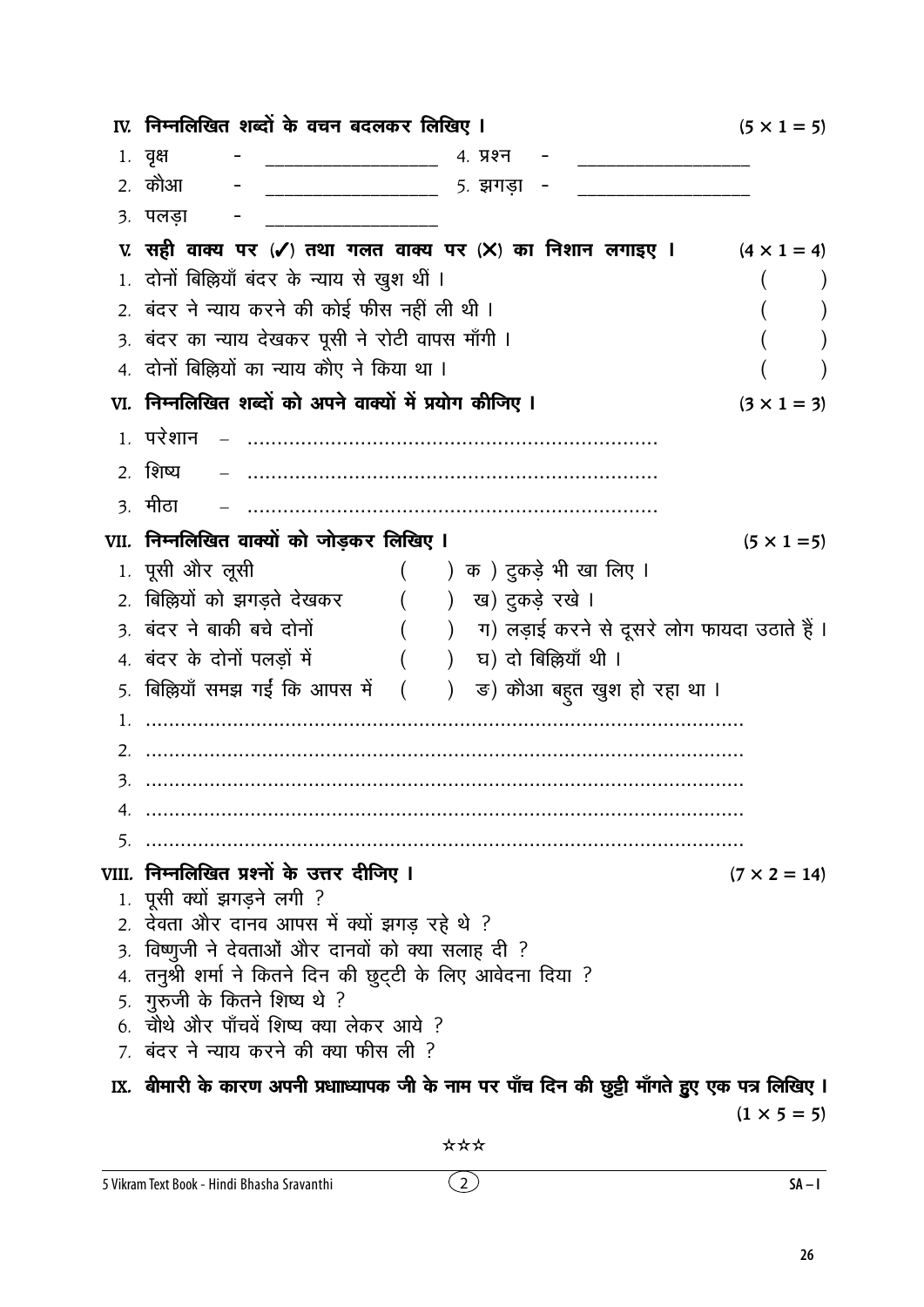|              | <b>Vikram</b><br>Hindi Bhasha<br><i><b>Sravanthi</b></i> | $C - 18$<br><b>SUMMATIVE ASSESSMENT - II</b>                  |               |                              |                     |
|--------------|----------------------------------------------------------|---------------------------------------------------------------|---------------|------------------------------|---------------------|
|              | Syllabus:                                                | Class - 5 : Vikram Hindi Bhasha Sravanthi                     | 50            |                              |                     |
|              | Lessons: 1 to 8                                          | Time: $2\frac{1}{2}$ Hour                                     |               | Max. Marks: 50               |                     |
| <b>Name:</b> |                                                          |                                                               | <b>Class:</b> | <b>Section:</b>              | <b>Roll No.</b>     |
| L.           |                                                          | निम्नलिखित प्रश्नों के उत्तर दीजिए ।                          |               |                              | $(8 \times 2 = 16)$ |
|              |                                                          | पहले भिखारी को राजा दवारा दिया गया पुरस्कार क्यों नहीं मिला ? |               |                              |                     |
|              |                                                          | 2. जॉर्ज स्टीवेन्सन ने किस चीज़ का आविष्कार किया था ?         |               |                              |                     |
|              |                                                          | 3. भारत के राष्ट्रीय ध्वज का क्या नाम है ?                    |               |                              |                     |
|              |                                                          | 4. केसरिया, सफेद व हरा रंग किस भावना के परिचायक हैं ?         |               |                              |                     |
|              |                                                          | 5. दूसरा भिखारी राजा के बारे में क्या सोचता था ?              |               |                              |                     |
|              | 7. दाँतों का क्या काम है ?                               | बहन की टोपी खरीदने के लिए जॉर्ज ने क्या किया ?                |               |                              |                     |
|              |                                                          | 8. सफ़ाई किस प्रकार करनी चाहिए ?                              |               |                              |                     |
|              |                                                          | II. निम्नलिखित शब्दों के अर्थ अंग्रेजी में लिखिए I            |               |                              | $(5 \times 1 = 5)$  |
|              | 1. नियम<br>$=$                                           |                                                               |               | $4.$ सर्वशक्तिमान $=$        |                     |
|              | 2. बचपन                                                  |                                                               |               | 5. हानिकारक                  |                     |
|              |                                                          |                                                               |               |                              |                     |
|              |                                                          | III. निम्नलिखित कविता की पूर्ति कीजिए I                       |               |                              | (4)                 |
|              |                                                          |                                                               |               |                              |                     |
|              |                                                          |                                                               |               |                              |                     |
|              |                                                          |                                                               |               |                              |                     |
|              |                                                          |                                                               |               |                              |                     |
|              |                                                          | IV. निम्नलिखित शब्दों के विलोम शब्द लिखिए I                   |               |                              | $(4 \times 1 = 4)$  |
|              |                                                          | 1. मालिक× _____________________                               |               | 3. बहुत × __________________ |                     |
|              |                                                          | 2. प्रशंसा × ___________________                              | 4. हानि       | $\times$                     |                     |
|              |                                                          | 5 Vikram Text Book - Hindi Bhasha Sravanthi                   | (1)           |                              | $SA - II$           |

ł

ł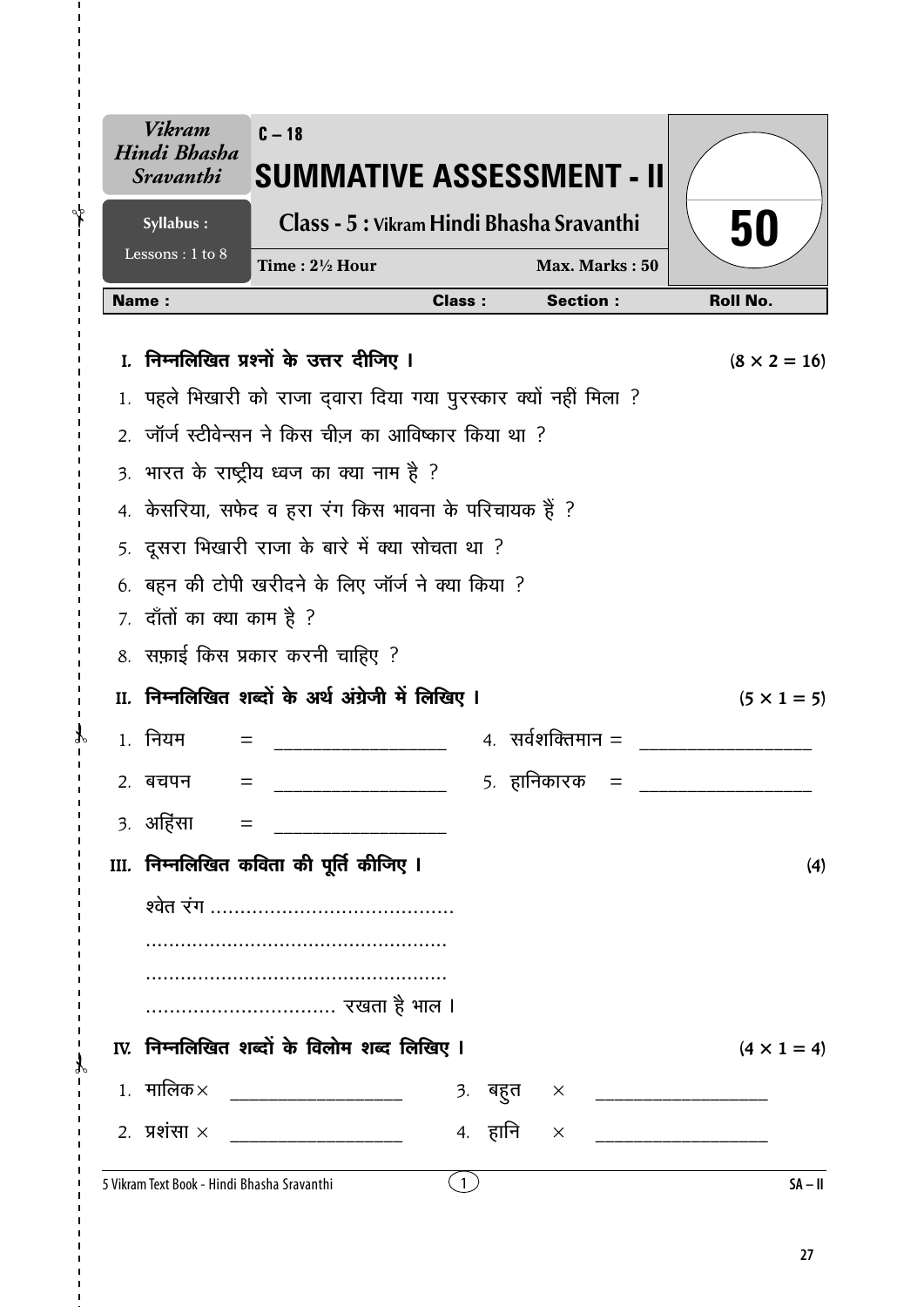| V. निम्नलिखित शब्दों के वचन बदलिए ।                                              | $(4 \times 1 = 4)$ |
|----------------------------------------------------------------------------------|--------------------|
| 1. टोपियाँ  = ________________________ 3. घोड़ा  = _____________________________ |                    |
|                                                                                  |                    |
| VI. निम्नलिखित शब्दों को अपने वाक्यों में प्रयोग कीजिए I                         | $(3 \times 1 = 3)$ |
| 1. समय                                                                           |                    |
|                                                                                  |                    |
| ३. उत्तम                                                                         |                    |
| VII. निम्नलिखित शब्दों के लिंग बदलकर लिखिए I                                     | $(4 \times 1 = 4)$ |
|                                                                                  |                    |
|                                                                                  |                    |
| VIII. निम्नलिखित शब्दों से रिक्त स्थानों की पूर्ति कीजिए ।                       | $(5 \times 1 = 5)$ |
|                                                                                  |                    |
| केसरिया कृपालु राह कठिनाई भोजन                                                   |                    |
|                                                                                  |                    |
| 1. दाँतों का काम __________________ को चबाना है ।                                |                    |
| 3. ईश्वर दयालु एवं ______________________ हैं ।                                  |                    |
| 4. नेल ने बहुत देर तक जाँर्ज की ___________________ देखी ।                       |                    |
| 5.  राष्ट्रीय ध्वज का ऊपरी भाग                                                   |                    |
| IX. सही (✔) या गलत (╳) का निशान लगाइए ।                                          | $(5 \times 1 = 5)$ |
| 1. जॉर्ज की छोटी बहन का नाम नेल था ।                                             |                    |
| 2. अशोक चक्र हमें लड़ना सिखाता है ।                                              |                    |
| 3. हमारे राष्ट्रीय झण्डे में तीन रंग होते हैं ।                                  |                    |
| 4. नेल ने कहा था - ''भाई हो तो ऐसा'' ।                                           |                    |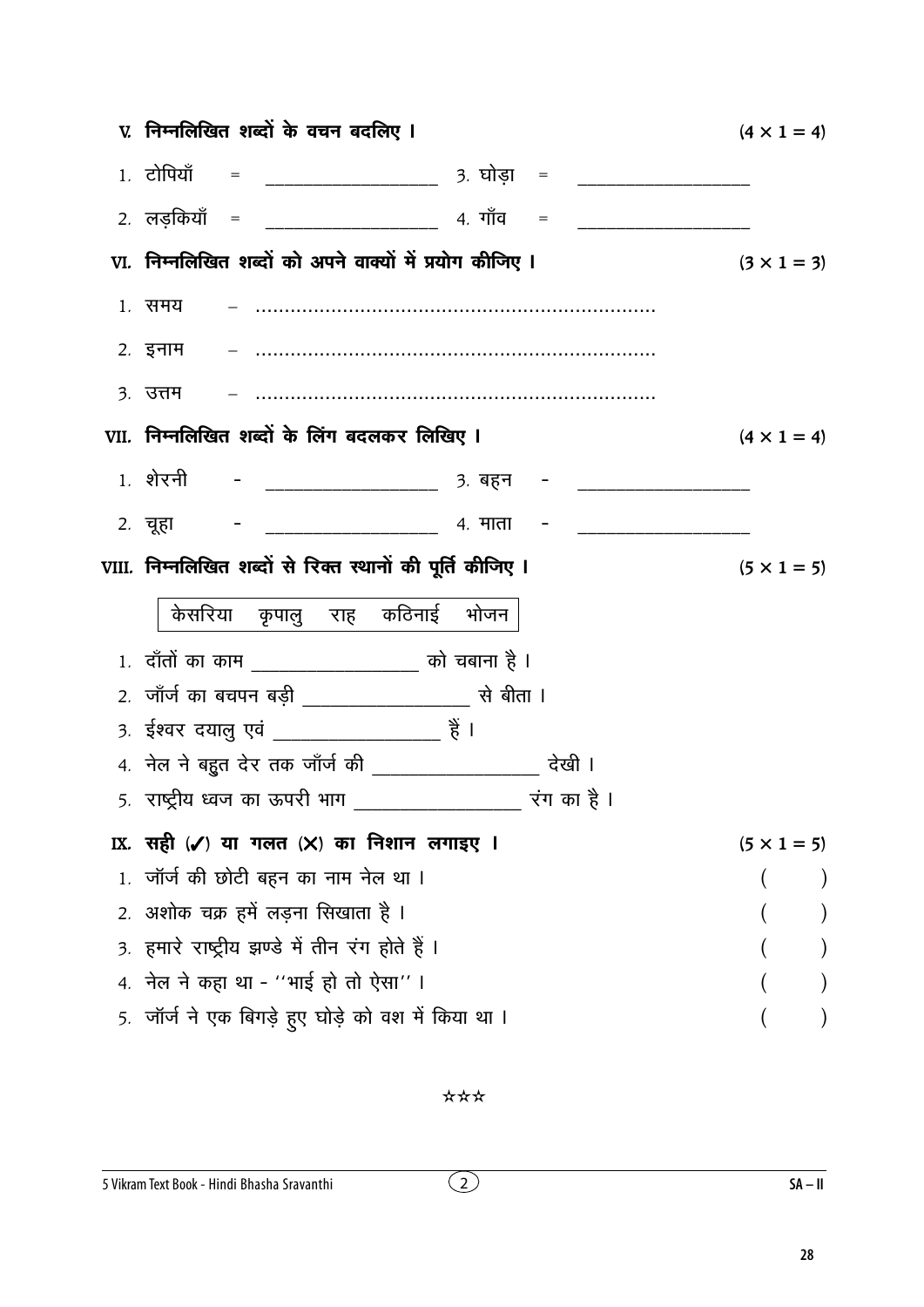|                  | Vikram<br>Hindi Bhasha<br><i><b>Sravanthi</b></i> | $C - 18$<br>SUMMATIVE ASSESSMENT - III                       |               |                   |                     |
|------------------|---------------------------------------------------|--------------------------------------------------------------|---------------|-------------------|---------------------|
|                  | Syllabus:                                         | Class - V : Vikram Hindi Bhasha                              |               |                   | 50                  |
|                  | Lessons: $1$ to $\overline{12}$                   | Time: $2\frac{1}{2}$ Hour                                    |               | Max. Marks: 50    |                     |
|                  | Name:                                             |                                                              | <b>Class:</b> | <b>Section:</b>   | <b>Roll No.</b>     |
|                  |                                                   | I. निम्नलिखित प्रश्नों के उत्तर लिखिए I                      |               |                   | $(8 \times 2 = 16)$ |
|                  |                                                   | गाँधीजी को किसने गोली मारी थी ?                              |               |                   |                     |
| 2.               |                                                   | गाँधीजी ने शिक्षा कहाँ प्राप्त की ?                          |               |                   |                     |
| $\overline{3}$ . |                                                   | रामप्रसाद महात्मा के पास क्यों गया ?                         |               |                   |                     |
|                  |                                                   | 4. रामप्रसाद के माता-पिता किस प्रकार जीवन व्यतीत कर रहे थे ? |               |                   |                     |
|                  | 5. बच्चों को इनाम किसने बाँटे ?                   |                                                              |               |                   |                     |
|                  | $6.$ झंडे को किसने सलामी दी ?                     |                                                              |               |                   |                     |
|                  |                                                   | 7. भारत को आजादी कब मिली ?                                   |               |                   |                     |
|                  |                                                   | 8. रामप्रसाद की मेहनत का फल क्या निकला ?                     |               |                   |                     |
|                  |                                                   | II. निम्नलिखित शब्दों के अर्थ लिखिए I                        |               |                   | $(5 \times 1 = 5)$  |
|                  | $1.$ संदेश =                                      |                                                              |               | 4. विरुद्ध<br>$=$ |                     |
|                  | 2 <i>.</i> कुटिया =                               |                                                              | 5.            | भाषण<br>$=$       |                     |
|                  | ३. अहिंसा                                         |                                                              |               |                   |                     |
|                  |                                                   | III. निम्नलिखित शब्दों से रिक्त स्थानों की पूर्ति कीजिए ।    |               |                   | $(5 \times 1 = 5)$  |
|                  |                                                   | 1. उन्होंने तुम्हारे लिए ____________ गाड़ रखा है ।          |               |                   |                     |
| 2.               |                                                   |                                                              |               |                   |                     |
|                  |                                                   | 3. विद्यालय के प्रधानाध्यापक ने ____________ फहराया ।        |               |                   |                     |
|                  |                                                   | 4. गोरों के विरुद्ध उन्होंने वहाँ एक _____________ चलाया ।   |               |                   |                     |
|                  |                                                   | 5. मैदान में छात्र ______________ में खड़े हैं।              |               |                   |                     |
|                  |                                                   | IV. निम्नलिखित शब्दों के वचन बदलिए I                         |               |                   | $(3 \times 1 = 3)$  |
|                  |                                                   | 1. वस्तुएँ - __________________ 2. चरण - __________          |               |                   |                     |
|                  | 3. फ़सल -                                         |                                                              |               |                   |                     |
|                  | 5 Vikram Text Book - Hindi Bhasha Sravanthi       |                                                              | $\mathbf{1}$  |                   | $SA - III$          |

ł

 $\mathbf{r}$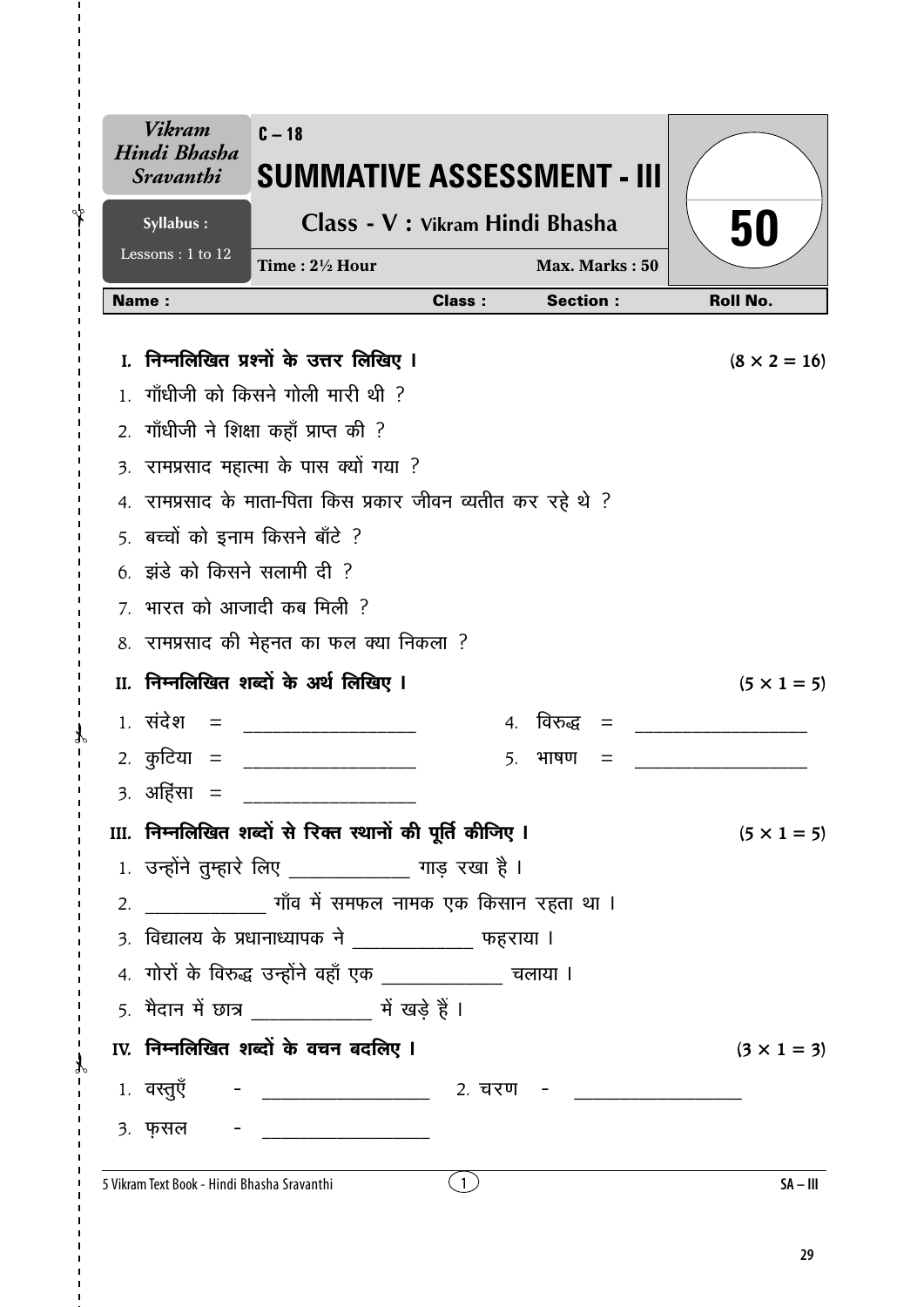| V. निम्नलिखित शब्दों के विलोम शब्द लिखिए I                                                                                                                                                                                                                                                                                                                                                                              |          |                                                |                               | $(3 \times 1 = 3)$                         |
|-------------------------------------------------------------------------------------------------------------------------------------------------------------------------------------------------------------------------------------------------------------------------------------------------------------------------------------------------------------------------------------------------------------------------|----------|------------------------------------------------|-------------------------------|--------------------------------------------|
| 1, मीठा<br>$\mathsf{X}$                                                                                                                                                                                                                                                                                                                                                                                                 |          |                                                |                               |                                            |
| ३. रात<br>X                                                                                                                                                                                                                                                                                                                                                                                                             |          |                                                |                               |                                            |
| VI. निम्नलिखित शब्दों को अपने वाक्यों में प्रयोग कीजिए ।                                                                                                                                                                                                                                                                                                                                                                |          |                                                |                               | $(5 \times 1 = 5)$                         |
|                                                                                                                                                                                                                                                                                                                                                                                                                         |          |                                                |                               |                                            |
|                                                                                                                                                                                                                                                                                                                                                                                                                         |          |                                                |                               |                                            |
|                                                                                                                                                                                                                                                                                                                                                                                                                         |          |                                                |                               |                                            |
| 4. सत्य                                                                                                                                                                                                                                                                                                                                                                                                                 |          |                                                |                               |                                            |
|                                                                                                                                                                                                                                                                                                                                                                                                                         |          |                                                |                               |                                            |
| VII. निम्नलिखित वाक्यों को जोड़कर लिखिए I                                                                                                                                                                                                                                                                                                                                                                               |          |                                                |                               | $(5 \times 1 = 5)$                         |
| 1. वहाँ के गोरे लोग                                                                                                                                                                                                                                                                                                                                                                                                     |          | $\begin{bmatrix} 1 & 1 \\ 1 & 1 \end{bmatrix}$ | क) राष्ट्रपिता कहे जाते हैं । |                                            |
| 2. महात्मा गाँधी                                                                                                                                                                                                                                                                                                                                                                                                        | $\lceil$ | $\sim$ 1                                       |                               | ख) भारत छोड़ो आंदोलन चलाया ।               |
| 3. अहिंसा और सत्याग्रह के द्वारा [       ]                                                                                                                                                                                                                                                                                                                                                                              |          |                                                | ग) गाँधीजी की हत्या की गई ।   |                                            |
| 4. 30 जनवरी सन् 1948 को [ ]                                                                                                                                                                                                                                                                                                                                                                                             |          |                                                |                               | घ) काले लोगों पर अत्याचार करते थे।         |
| 5. 1942 में गाँधीजी ने<br><b>Contract Contract Property</b>                                                                                                                                                                                                                                                                                                                                                             |          | $\sim$ 1                                       |                               | ङ) गाँधीजी ने स्वतंत्रता का आंदोलन चलाया । |
|                                                                                                                                                                                                                                                                                                                                                                                                                         |          |                                                |                               |                                            |
|                                                                                                                                                                                                                                                                                                                                                                                                                         |          |                                                |                               |                                            |
|                                                                                                                                                                                                                                                                                                                                                                                                                         |          |                                                |                               |                                            |
|                                                                                                                                                                                                                                                                                                                                                                                                                         |          |                                                |                               |                                            |
|                                                                                                                                                                                                                                                                                                                                                                                                                         |          |                                                |                               |                                            |
| VIII. निम्नलिखित संख्याओं को अक्षरों में लिखिए I                                                                                                                                                                                                                                                                                                                                                                        |          |                                                |                               | $(2 \times 1 = 2)$                         |
|                                                                                                                                                                                                                                                                                                                                                                                                                         |          |                                                |                               |                                            |
| IX. निम्नलिखित अक्षरों को संख्याओं में लिखिए I                                                                                                                                                                                                                                                                                                                                                                          |          |                                                |                               | $(2 \times 1 = 2)$                         |
| $1.$ उनचालीस = _____________                                                                                                                                                                                                                                                                                                                                                                                            |          |                                                |                               | 2. अनसठ = _____________                    |
| X. निम्नलिखित संख्याओं को हिन्दी में लिखिए I                                                                                                                                                                                                                                                                                                                                                                            |          |                                                |                               | $(2 \times 1 = 2)$                         |
| <b>उदा</b> : 7 = ७                                                                                                                                                                                                                                                                                                                                                                                                      |          |                                                |                               |                                            |
| 1. 35 = $\frac{1}{\sqrt{1-\frac{1}{2}}}\frac{1}{\sqrt{1-\frac{1}{2}}}\frac{1}{\sqrt{1-\frac{1}{2}}}\frac{1}{\sqrt{1-\frac{1}{2}}}\frac{1}{\sqrt{1-\frac{1}{2}}}\frac{1}{\sqrt{1-\frac{1}{2}}}\frac{1}{\sqrt{1-\frac{1}{2}}}\frac{1}{\sqrt{1-\frac{1}{2}}}\frac{1}{\sqrt{1-\frac{1}{2}}}\frac{1}{\sqrt{1-\frac{1}{2}}}\frac{1}{\sqrt{1-\frac{1}{2}}}\frac{1}{\sqrt{1-\frac{1}{2}}}\frac{1}{\sqrt{1-\frac{1}{2}}}\frac{1$ |          |                                                |                               |                                            |
| XI. निम्नलिखित अक्षरों को हिन्दी में लिखिए I                                                                                                                                                                                                                                                                                                                                                                            |          |                                                |                               | $(2 \times 1 = 2)$                         |
| 1. साठ = ____________                                                                                                                                                                                                                                                                                                                                                                                                   |          |                                                |                               | 2 <i>.</i> उनतीस = ______________          |
|                                                                                                                                                                                                                                                                                                                                                                                                                         |          | ***                                            |                               |                                            |
| 5 Vikram Text Book - Hindi Bhasha Sravanthi                                                                                                                                                                                                                                                                                                                                                                             |          | $\overline{(2)}$                               |                               | $SA - III$                                 |